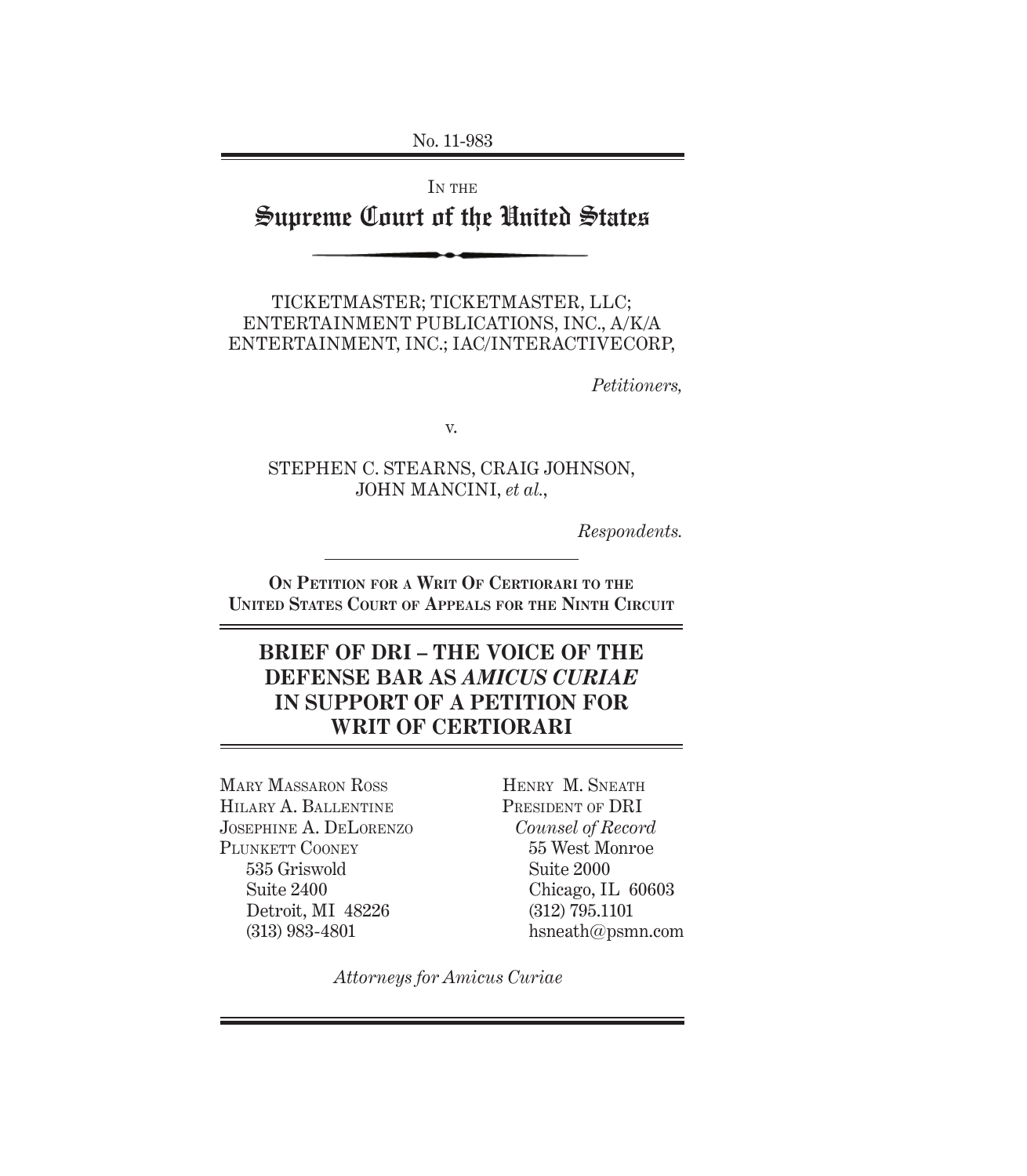## **TABLE OF CONTENTS**

|                                                                                                                                                                                                                                                                                                                                           | Page |
|-------------------------------------------------------------------------------------------------------------------------------------------------------------------------------------------------------------------------------------------------------------------------------------------------------------------------------------------|------|
| TABLE OF CONTENTS                                                                                                                                                                                                                                                                                                                         | i    |
| TABLE OF CITED AUTHORITIES                                                                                                                                                                                                                                                                                                                | iii  |
| INTEREST OF AMICUS CURIAE DRI                                                                                                                                                                                                                                                                                                             | 1    |
| SUMMARY OF THE ARGUMENT                                                                                                                                                                                                                                                                                                                   | 3    |
| ARGUMENT                                                                                                                                                                                                                                                                                                                                  | 5    |
| This Case Presents The Court With An Opportunity<br>To Resolve Conflicting Circuit Decisions And<br>Clarify That The Actual Injury Requirement<br>Of Article III, Applied In The Context Of A<br>Class Action Under Fed. R. Civ. P. 23, Requires<br>All Members Of A Proposed Class To Satisfy<br>The Constitutional Standing Requirement | 5    |
| The standing doctrine, which is essential<br>Α.<br>to maintaining the equilibrium between<br>the separate but overlapping branches<br>of government embodied in our federal<br>Constitution, applies equally to Fed. R.<br>Civ. P. 23 class actions as to all other<br>suits brought in federal court                                     | 5    |
| <b>B.</b><br>The Court's review is needed to resolve a<br>circuit conflict created by the Ninth Circuit's<br>decision and engender uniformity on the issue<br>of whether all members of a proposed class,<br>not just the named plaintiff, must individually<br>satisfy the standing requirement                                          | 9    |

*i*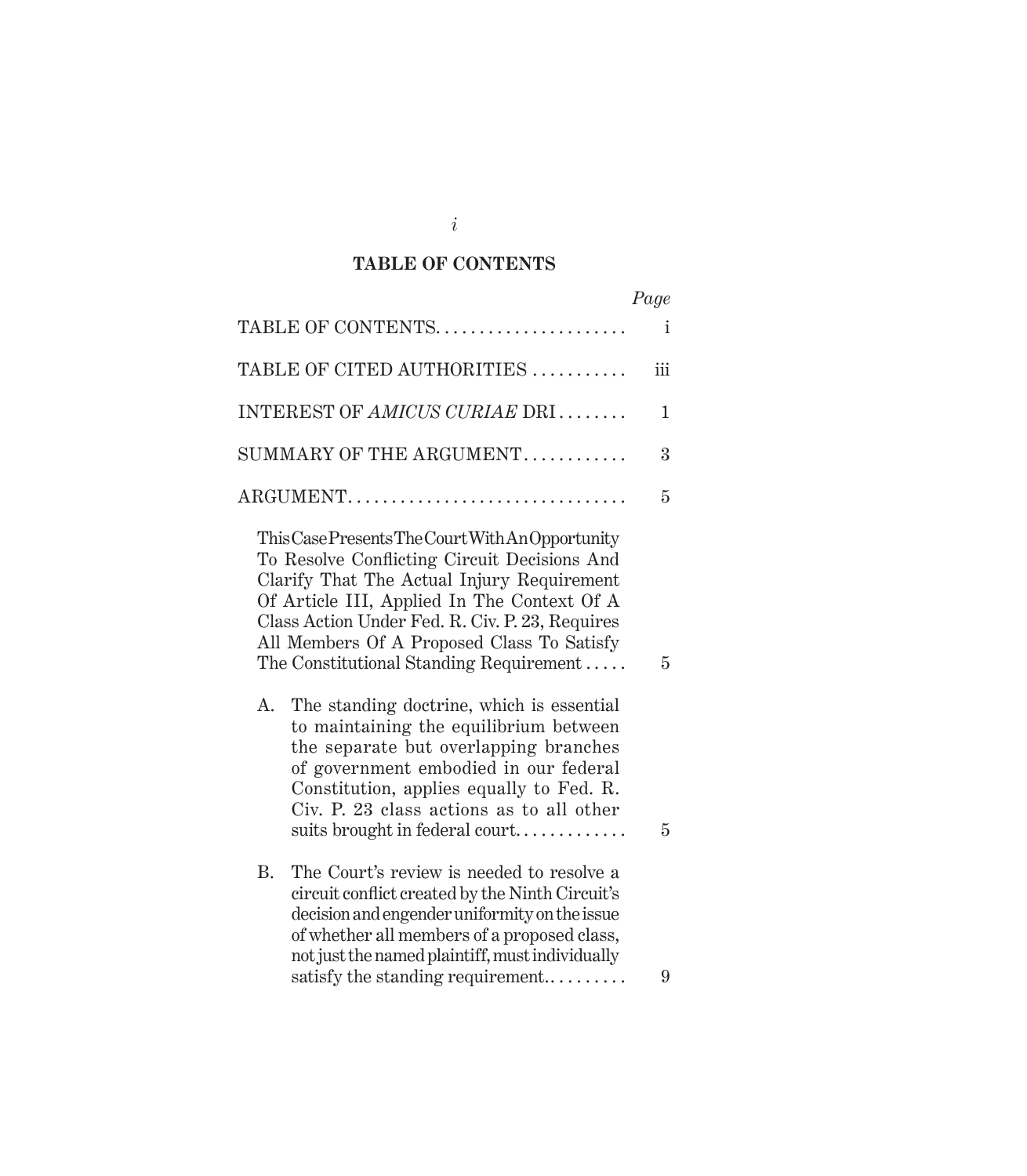## *Table of Contents*

# *Page* C. Left to stand, the relaxed standing requirement for class members will encourage needless litigation, dramatically increase costs against businesses and individuals, and encourage forum shopping.. . . . . . . . . . . 13 CONCLUSION . . . . . . . . . . . . . . . . . . . . . . . . . . . . . . 16

*ii*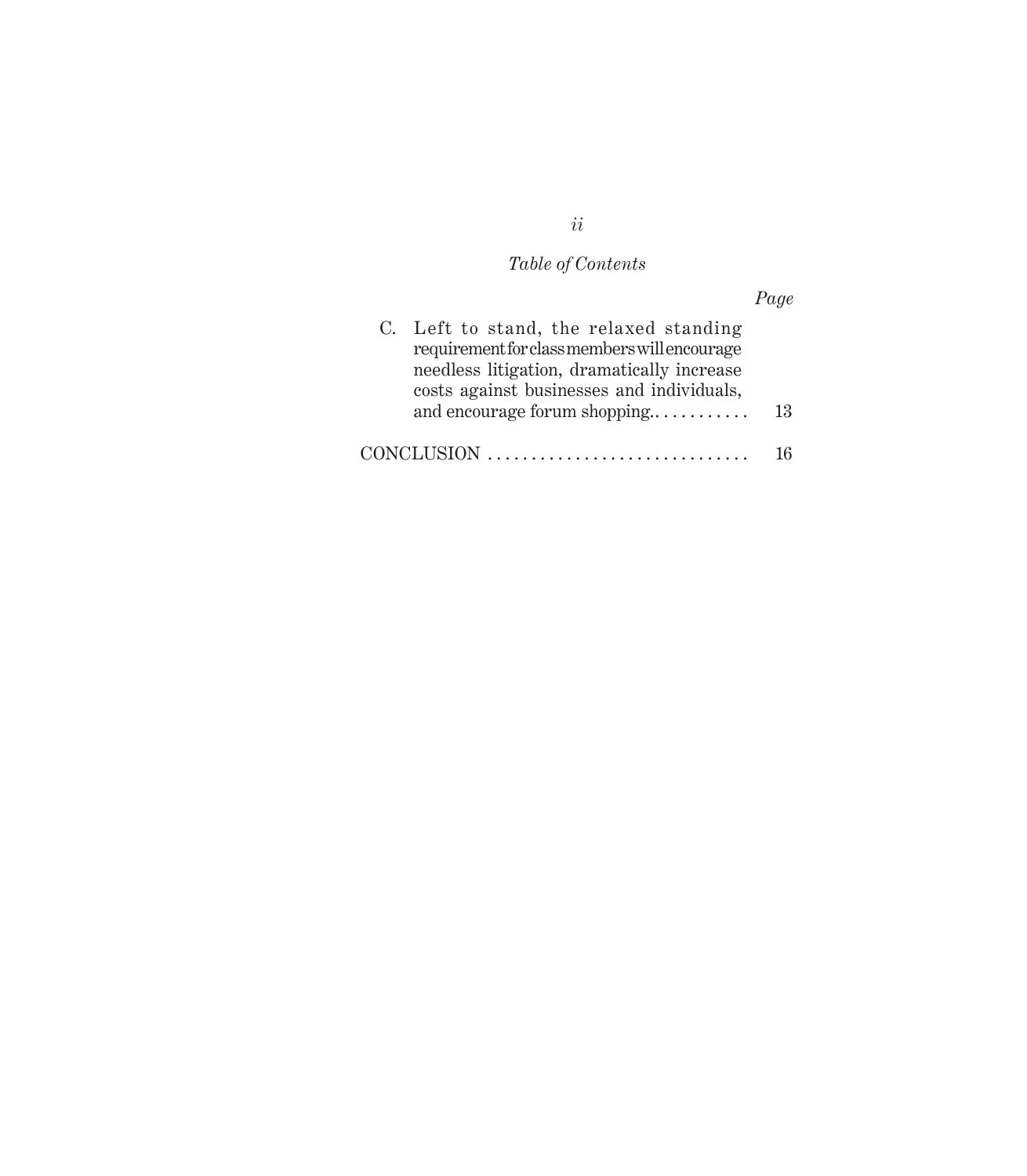#### **TABLE OF CITED AUTHORITIES**

# **Cases** *Aldens, Inc. v. Miller,*  610 F.2d 538 (8th Cir. 1979) . . . . . . . . . . . . . . . . . . 10 *Alle v. Medrano,*  416 U.S. 802 (1974) . . . . . . . . . . . . . . . . . . . . . . . . . 3, 8 *Allen v. Holiday Universal,*  249 F.R.D. 166 (E.D. Pa. 2008) . . . . . . . . . . . . . . . . 8 *Alternative Sys. Concepts, Inc. v. Synopsys Inc.,*  374 F.3d 23 (1st Cir. 2004) . . . . . . . . . . . . . . . . . . . 10 *Amchem Products, Inc. v. Windsor,*  521 U.S. 591 (1997) . . . . . . . . . . . . . . . . . . . . . . . . . 7 *Avritt v. Reliastar Life Ins. Co.,*  615 F.3d 1023 (8th Cir. 2010) . . . . . . . . . . . . . . *passim Braden v. Wal–Mart Stores, Inc.,*  588 F.3d 585 (8th Cir. 2009) . . . . . . . . . . . . . . . . . . 11 *Bruno v. Quten Research Institute, LLC,*  No. SACV 11-00173 DOC EX, 2011 WL 5592880 (C.D. Cal. Nov. 14, 2011) . . . . 12, 15 *City of Los Angeles v. Lyons,*   $461 \text{ U.S. } 95 \,(1983) \,\ldots\ldots\ldots\ldots\ldots\ldots\ldots\ldots\ldots\,6$

*iii*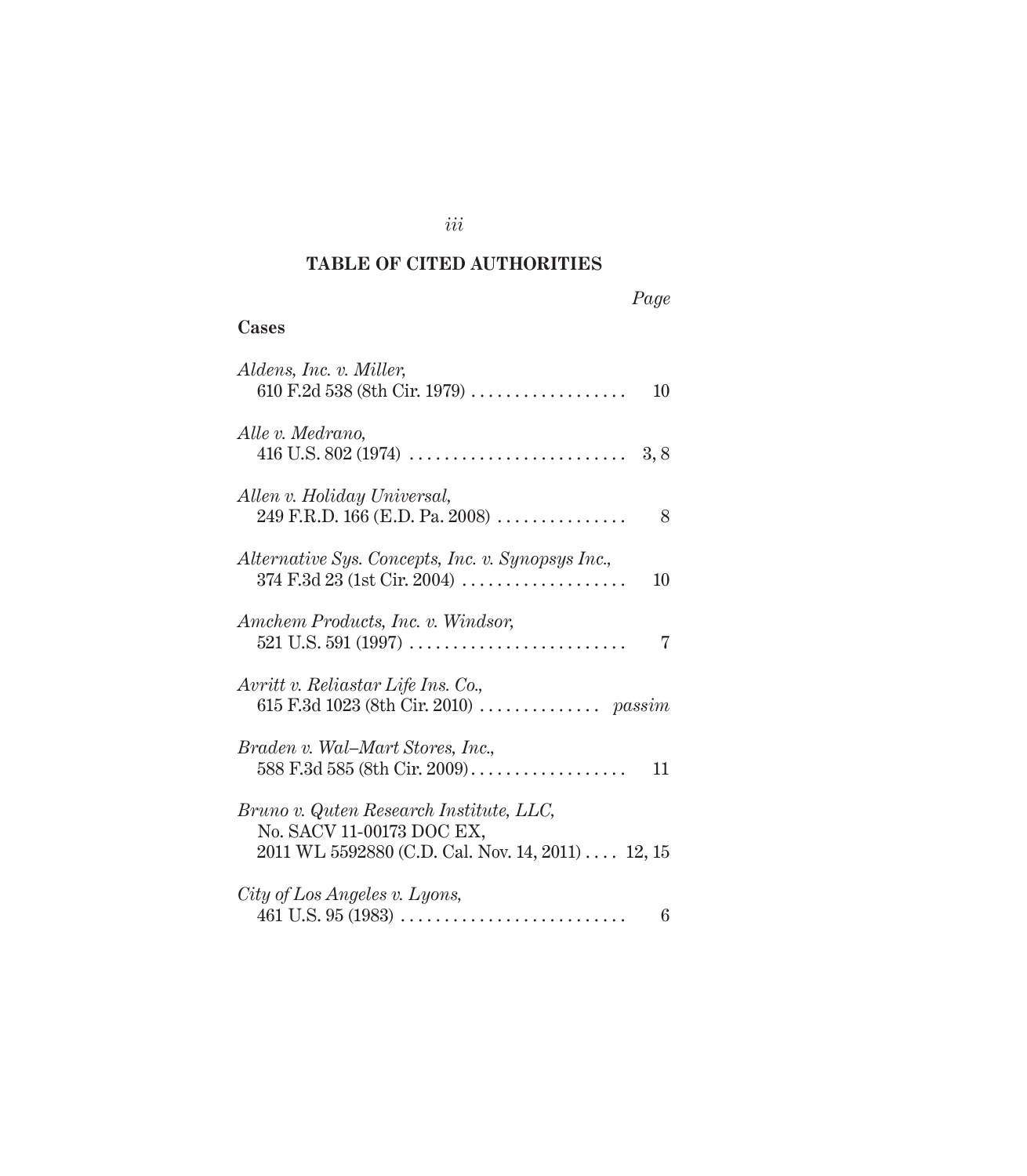|                                                                                                                | Page |
|----------------------------------------------------------------------------------------------------------------|------|
| Clay v. American Tobacco Company,<br>$188$ F.R.D. 483 (S.D. Ill. 1999)                                         | 11   |
| DaimlerChrysler Corp. v. Cuno,                                                                                 | 6    |
| Denney v. Deutsche Bank AG,<br>443 F.3d 253 (2d Cir. 2006). 4, 8, 11                                           |      |
| Deposit Guaranty Nat. Bank, Jackson, Miss. v.<br>Roper,<br>$445$ U.S. 326 (1980)                               | 15   |
| Dykes v. Dudek, 4:11CV116/RS-WCS,<br>2011 WL 4904407 (N.D. Fla. Oct. 14, 2011)                                 | 8    |
| Friends of the Earth, Inc. v. Laidlaw<br><b>Environmental Services,</b>                                        | 5,6  |
| General Telephone Co. of Southwest v. Falcon,                                                                  | 8    |
| Hein v. Freedom From Religions<br>Foundation, Inc.,                                                            | 5    |
| In re General Motors Corporation Dex-Cool<br>Products Liability Litigation,<br>241 F.R.D. 305 (S.D. Ill. 2007) | 11   |

*iv*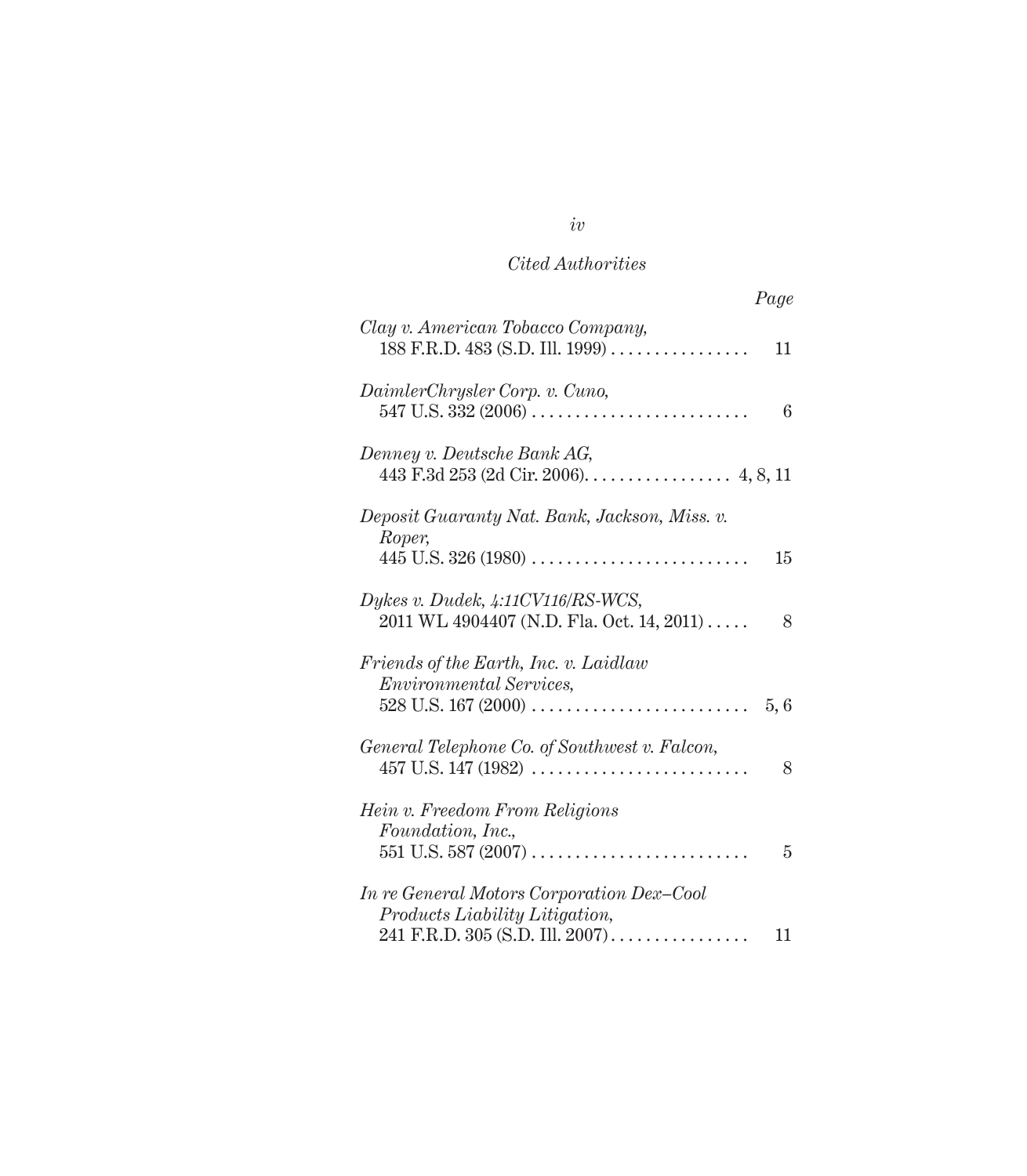|                                                                                                         | Page    |
|---------------------------------------------------------------------------------------------------------|---------|
| In re Light Cigarettes Mktg. Sales<br>Practices Litig.,<br>271 F.R.D. 402 (D. Me. 2010)                 | 8       |
| <i>In re Tobacco II Cases (Tobacco II),</i>                                                             |         |
| Kelton Arms Condo. Owners Ass'n v.<br>Homestead Ins. Co.,<br>346 F.3d 1190 (9th Cir. 2003)              | 10      |
| Lujan v. Defenders of Wildlife,                                                                         | 5       |
| Matter of Rhone-Poulenc Rorer, Inc.,<br>51 F.3d 1293 (7th Cir. 1995)                                    | 14      |
| Mazza v. Am. Honda Motor Co., Inc.,<br>666 F.3d 581 (9th Cir. 2012)                                     | 8       |
| O'Shea v. Epson America, Inc.,<br>No. CV 09-8063 PSG CWX,<br>2011 WL 4352458 (C.D. Cal. Sept. 19, 2011) | 12      |
| O'Shea v. Littleton,                                                                                    | 7       |
| Ortiz v. Fibreboard Corp.,                                                                              | 7       |
| Oshana v. Coca–Cola Co.,<br>$472$ F.3d 506 (7th Cir. 2006)                                              | $7 - 8$ |

*v*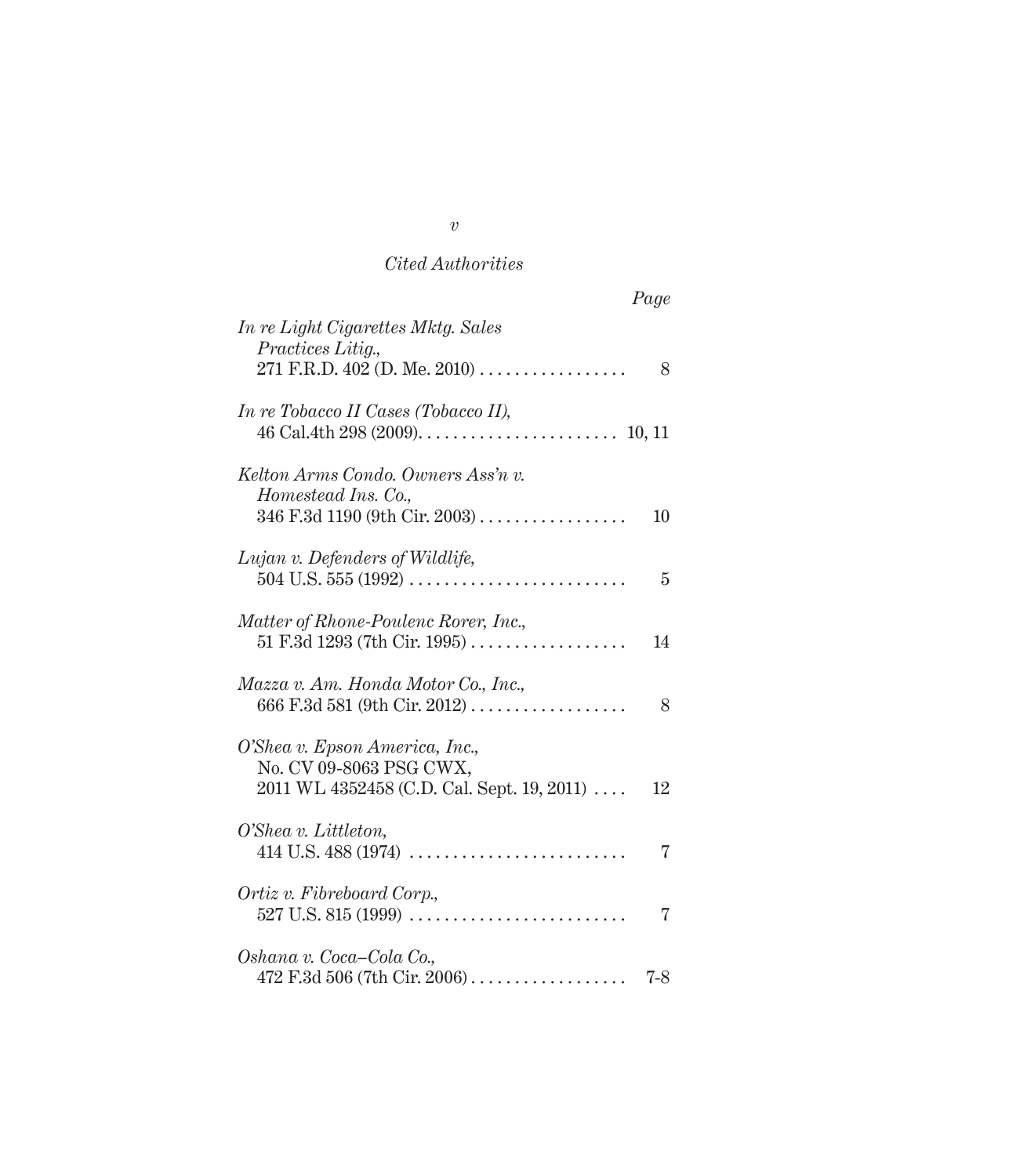| Page                                                                                                                                               |
|----------------------------------------------------------------------------------------------------------------------------------------------------|
| Piper Aircraft Co v. Reyno,<br>$454$ U.S. $235$ (1981)<br>15                                                                                       |
| Summers v. Earth Island Institute,<br>$129$ S. Ct. $1142(2009)$<br>6                                                                               |
| Sutton v. St. Jude Med. S.C., Inc.,<br>419 F.3d 568 (6th Cir. 2005) 4, 7, 11                                                                       |
| Tartt v. Wilson County, Tenn.,<br>3:09-01179, 2012 WL 208943<br>8                                                                                  |
| Thorogood v. Sears, Roebuck and Co.,<br>547 F.3d 742 (7th Cir. 2008)<br>14                                                                         |
| Vuyanich v. Republic National Bank of Dallas,<br>82 F.R.D. 420 (N.D. Tex. 1979) $\ldots$<br>11                                                     |
| Wagner v. Pennwest Farm Credit, ACA,<br>$109 \text{ F.}3d \text{ } 909 \text{ } (3rd \text{ Cir. } 1997) \ldots \ldots \ldots \ldots \ldots$<br>10 |
| Wal-Mart Stores, Inc. v. Dukes,                                                                                                                    |

*vi*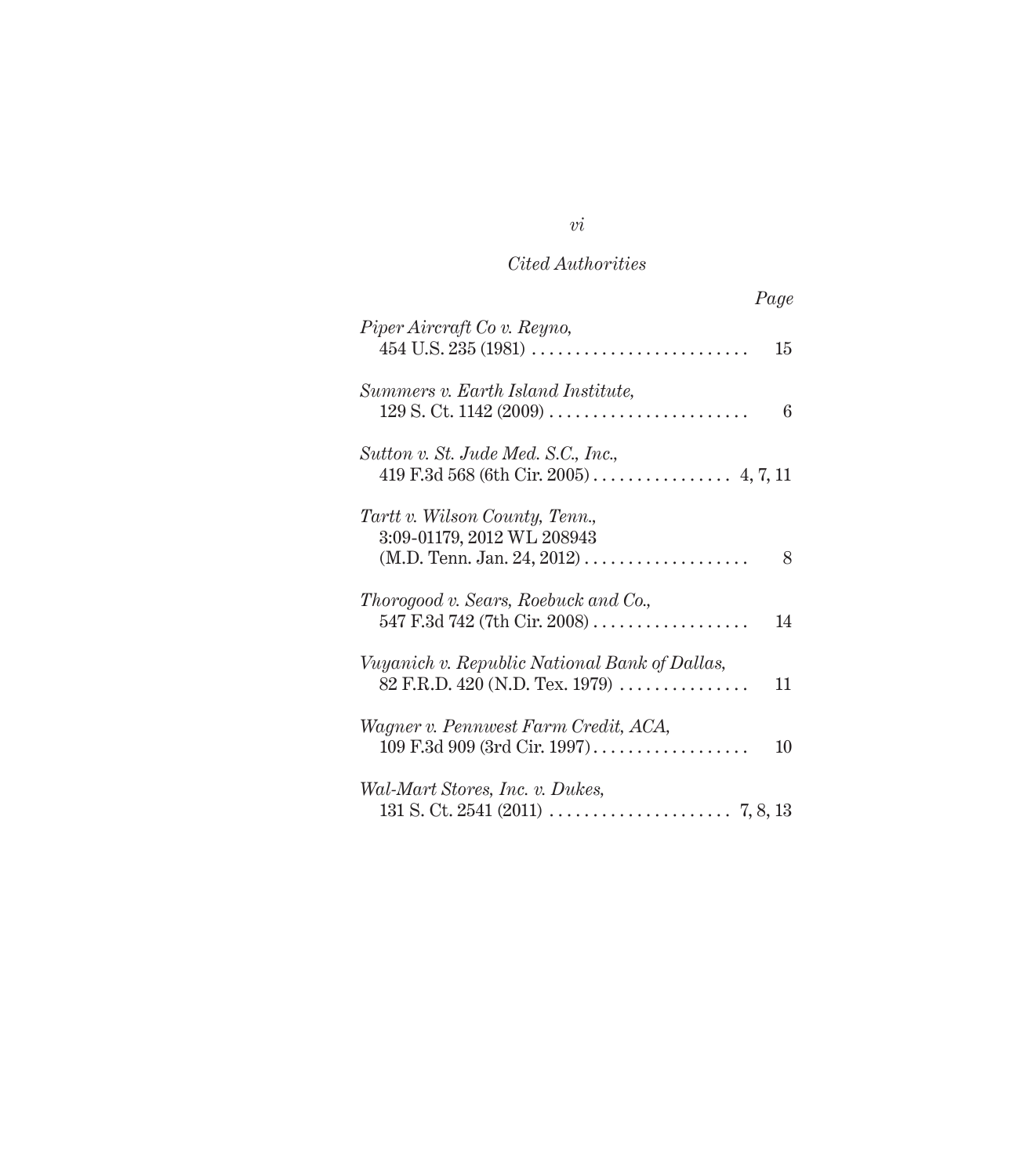| Page                                                                                                                                                                                                                                        |
|---------------------------------------------------------------------------------------------------------------------------------------------------------------------------------------------------------------------------------------------|
| <b>Statutes &amp; Rules</b>                                                                                                                                                                                                                 |
|                                                                                                                                                                                                                                             |
| 1                                                                                                                                                                                                                                           |
| 1                                                                                                                                                                                                                                           |
| 1                                                                                                                                                                                                                                           |
|                                                                                                                                                                                                                                             |
| 7, 8                                                                                                                                                                                                                                        |
| 7                                                                                                                                                                                                                                           |
| 9                                                                                                                                                                                                                                           |
| <b>Other Authorities</b>                                                                                                                                                                                                                    |
| California Unfair Competition Law ("UCL"),<br>Cal. Bus. & Prof.Code $\S 17200$<br>10                                                                                                                                                        |
| 12                                                                                                                                                                                                                                          |
| S. Rep. No. 109-15, 17, 20-21 $(2005)$<br>15                                                                                                                                                                                                |
| 2005 U.S.C.C.A.N. 3, 21; Michael B. Barnett,<br>The Plaintiffs' Bar Cannot Enforce the Laws:<br><i>Individual Reliance Issues Prevent Consumer</i><br>Protection Classes in the Eighth Circuit,<br>75 Mo. L. Rev. 207 (Winter $2010)$<br>15 |

# *vii*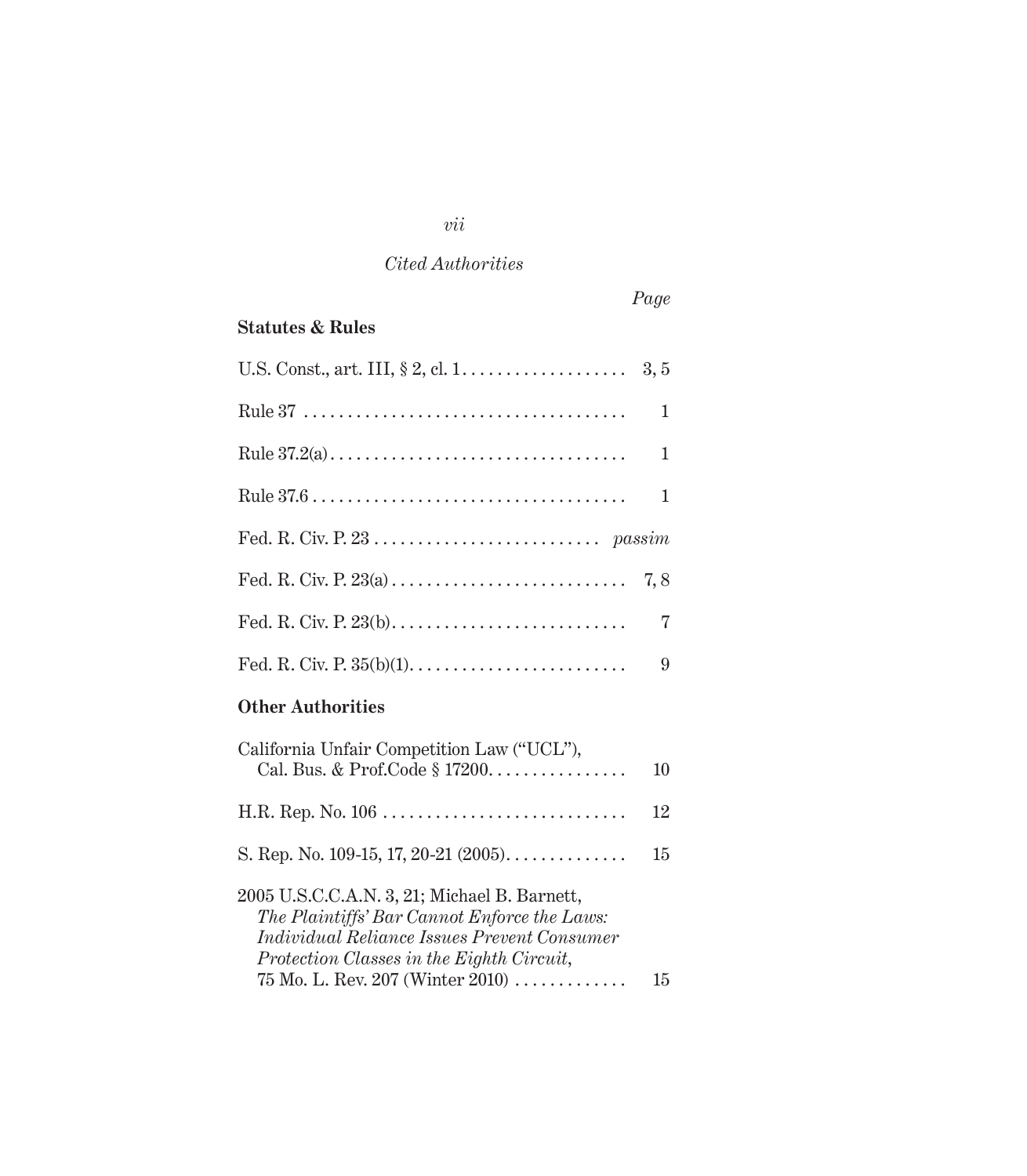# *viii*

## *Cited Authorities*

|                                                                                                                                                                                                                                                                | Page |
|----------------------------------------------------------------------------------------------------------------------------------------------------------------------------------------------------------------------------------------------------------------|------|
| Barry F. McNiel, et. al., Mass Torts and Class<br>Actions: Facing Increased Scrutiny,<br>167 F.R.D. 483 (updated $8/5/96$ )                                                                                                                                    | 14   |
| Natasha Dasani, 75 Fordham L. Rev. 165, 167,<br>Class Actions and the Interpretation of<br>Monetary Damages Under Federal Rule of<br>Civil Procedure 23 (October 2006) $\ldots \ldots \ldots$                                                                  | 3    |
| Evan H. Caminker, <i>Precedent and Prediction</i> :<br>The Forward-Looking Aspects of Inferior<br>Court Decisionmakng, 73 Tex. L. Rev. 1                                                                                                                       | 9    |
| Felix Frankfurter, A Note on Advisory Opinions,                                                                                                                                                                                                                | 5    |
| Henry J. Friendly, Federal Jurisdiction:<br>$\Lambda$ General View 120 (1973)                                                                                                                                                                                  | 14   |
| Victor E. Schwartz, et. al., Federal Courts<br>Should Decide Interstate Class Actions:<br>A Call for Federal Class Action Diversity<br>Jurisdiction Reform, 37 Harv. J. on Leg. 483<br>$(Summer 2000) \ldots \ldots \ldots \ldots \ldots \ldots \ldots \ldots$ | 12   |
| Bradley J. Bondi, Facilitating Economic<br>Recovery and Sustainable Growth Through<br>Reform of the Securities Class-Action System:<br><i>Exploring Arbitration as an Alternative to</i><br>Litigation, 33 Harv. J.L. & Pub. Pol'y 607                         |      |
| $(Spring 2010) \ldots$                                                                                                                                                                                                                                         | 14   |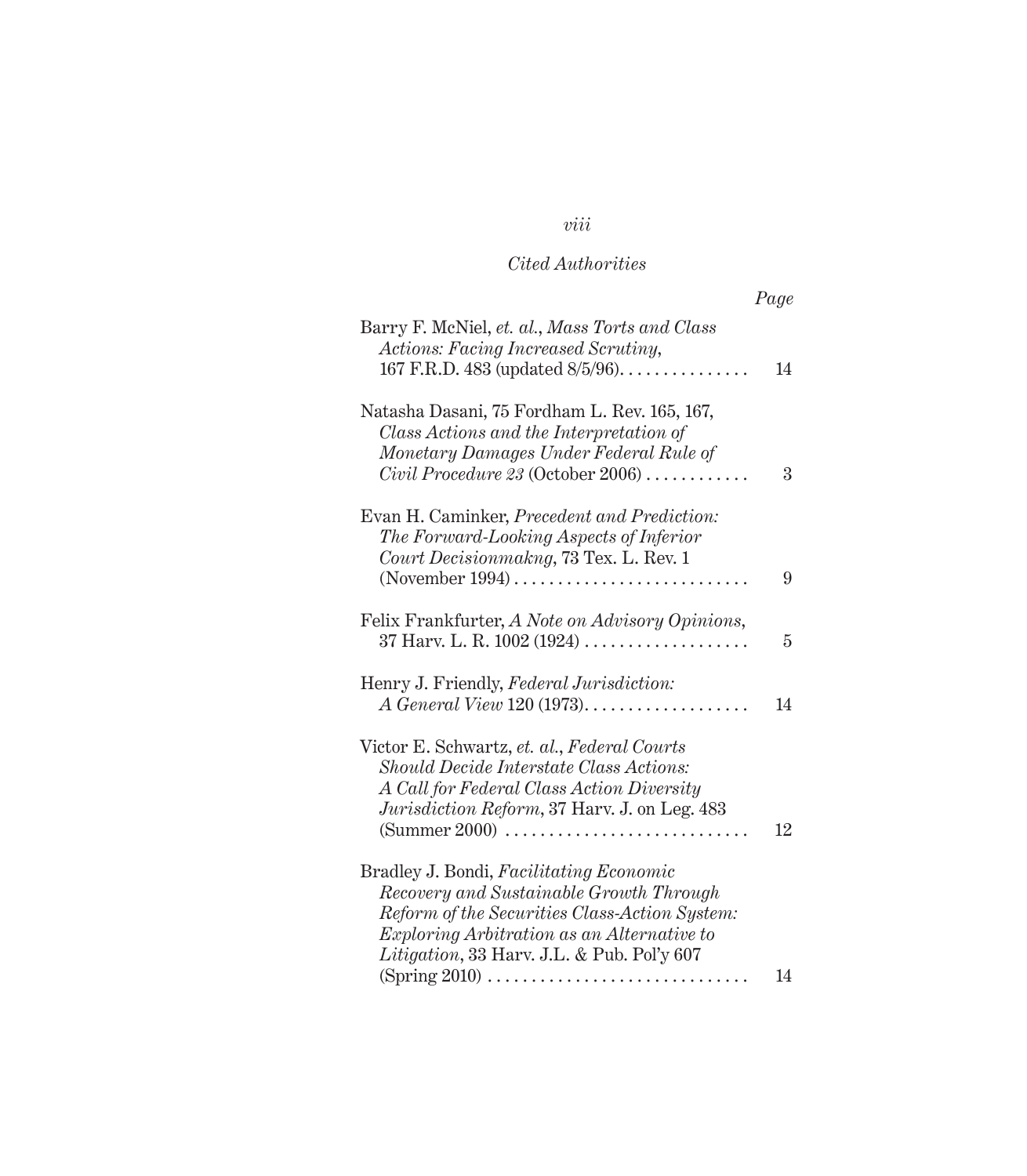#### **INTEREST OF** *AMICUS CURIAE* **DRI**<sup>1</sup>

*Amicus curiae* DRI – The Voice of the Defense Bar ("DRI") is a 22,500-member international organization of attorneys defending individuals, corporations, insurance carriers and local governments involved in civil litigation. Committed to enhancing the skills, effectiveness, and professionalism of defense lawyers, DRI seeks to address issues germane to defense lawyers and the civil justice system. DRI has long been a voice in the ongoing effort to make the civil justice system fairer and more efficient, and – where national issues are involved – consistent. To promote these objectives, DRI participates as *amicus curiae* in cases that raise issues of importance to its membership and to the judicial system. This is such a case.

DRI's members are regularly called upon to defend their clients in class action lawsuits brought merely to pursue public policies rather than to seek redress for a distinct and personalized injury. The Ninth Circuit's decision in this case will have a profound effect on businesses and individuals who may be subject to these types of suits as it alters the doctrine of standing to allow the judiciary to resolve disputes of unnamed class members who cannot show an actual injury. Left unreviewed by this Court, the Ninth Circuit's decision, which directly conflicts

<sup>1.</sup> Pursuant to Rule 37.6, *amicus* certifies that no counsel for a party authored this brief in whole or in part and that no person or entity, other than *amicus*, its members, or its counsel, has made a monetary contribution to the preparation or submission of this brief. The parties have filed written consent to the filing of *amicus* briefs pursuant to Rule 37. Additionally, *amicus* notified counsel of record for all parties of its intention to file an *amicus* brief, consistent with Rule 37.2(a).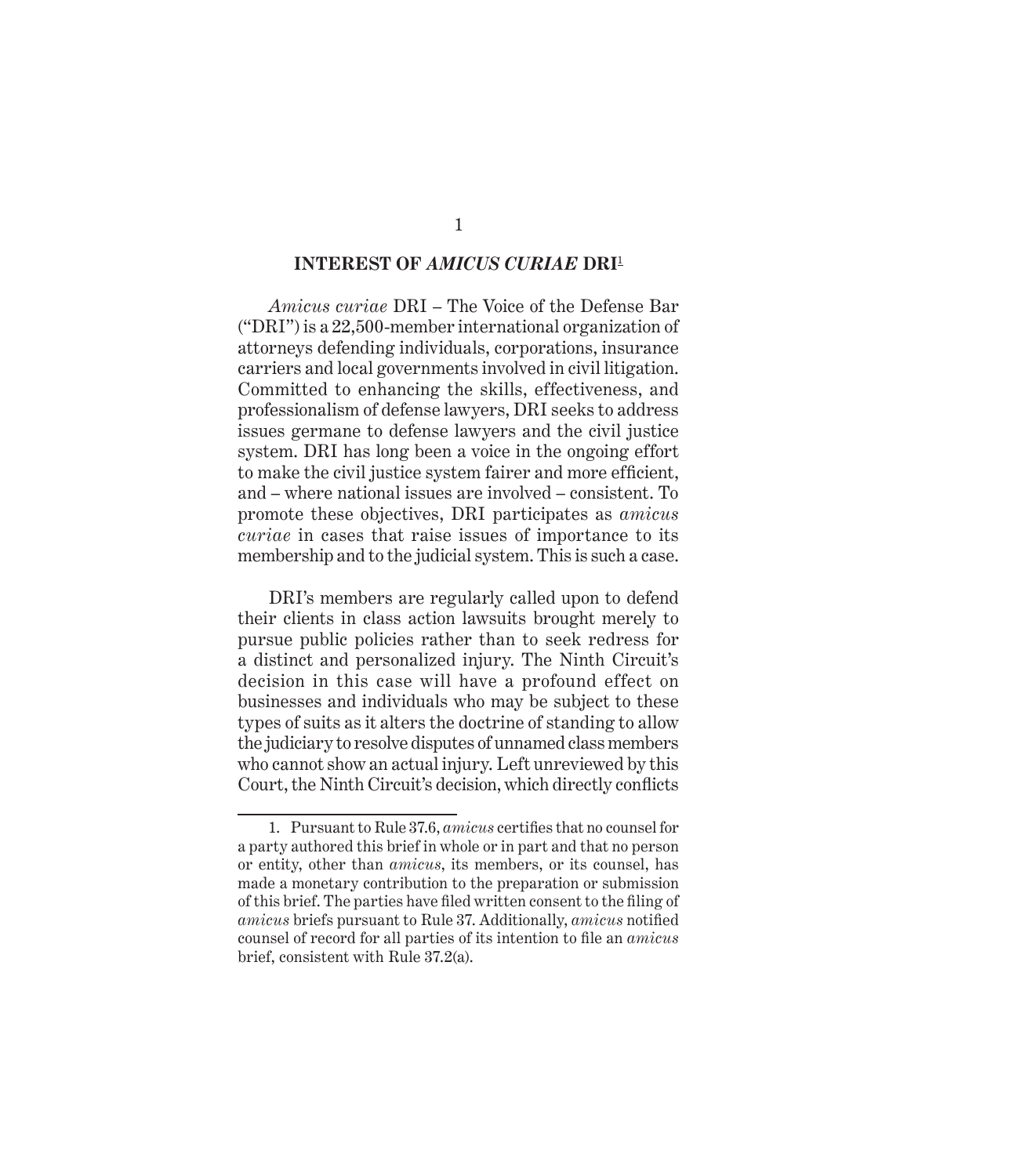with the Eighth Circuit's decision in *Avritt v. Reliastar Life Ins. Co*., 615 F.3d 1023 (8th Cir. 2010), would promote the certification of class action lawsuits comprised largely of non-injured plaintiffs who cannot establish causation. DRI has a strong interest in assuring that the class action mechanism permitted by Federal Rule of Civil Procedure 23 does not provide a "back door" for uninjured litigants to obtain relief in federal court where they would be unable to a maintain a claim themselves. Altering the standing doctrine in the way the Ninth Circuit has done opens the floodgates of litigation well beyond the Framers' intent to limit the jurisdiction of the judicial branch to "cases" and "controversies." This, in turn, directly affects the fair, efficient, and consistent functioning of our civil justice system and, as such, is of vital interest to the members of DRI.

Both the bench and bar need guidance regarding the outer limits of Article III's standing requirement. The current lack of clarity in the law of standing, as exemplified by the conflicting circuit and district court decisions, may lead federal courts to inappropriately exercise power beyond the scope authorized by Article III or erroneously dismiss for lack of jurisdiction cases over which the federal courts have jurisdiction. DRI has a strong interest in assuring that a uniform rule is adopted which maintains the viability of class action suits while safeguarding the constitutionally-mandated requirement to establish standing for everyone on whose behalf a claim is presented for litigation in federal court.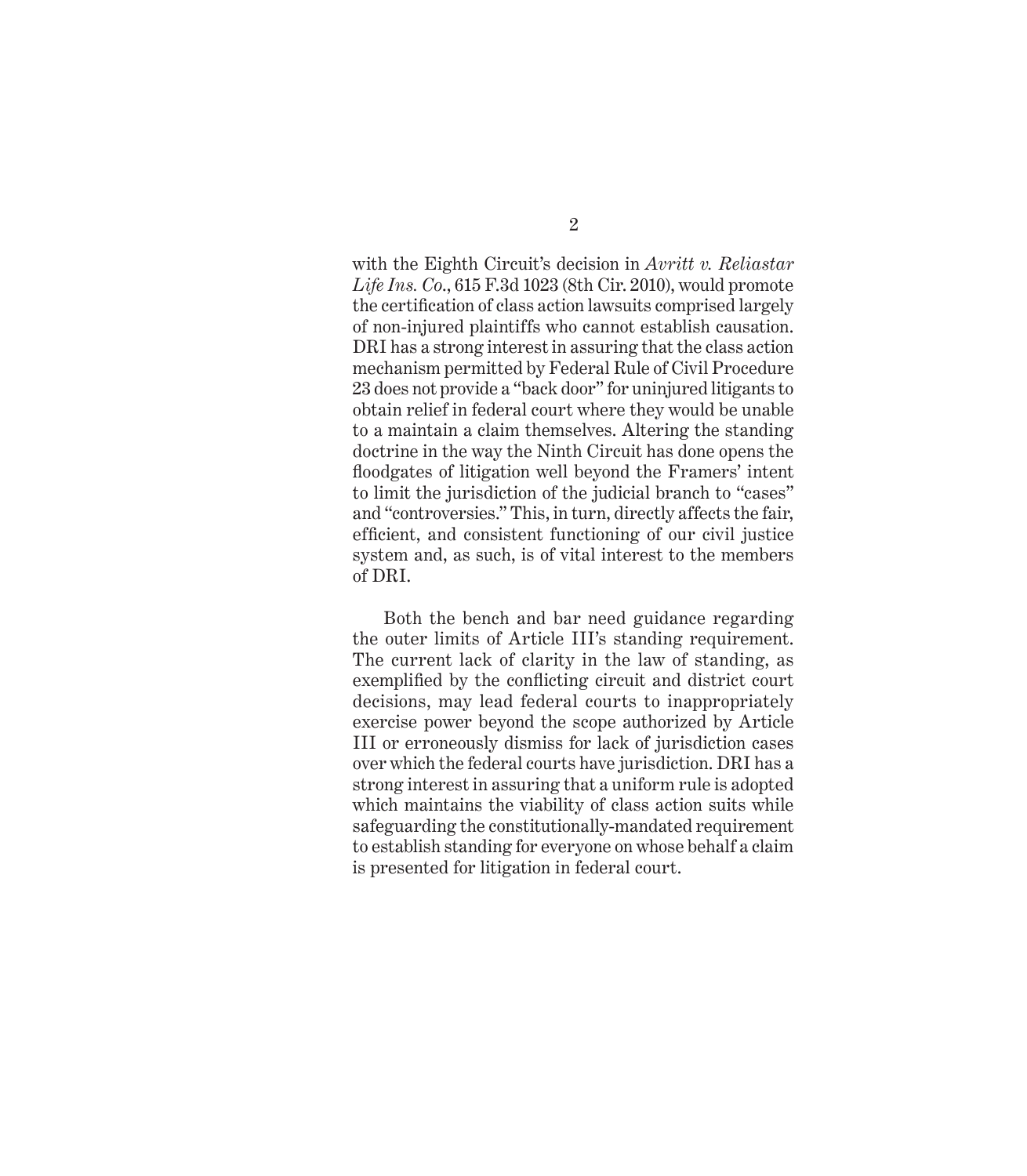#### **SUMMARY OF THE ARGUMENT**

A useful litigation tool when class members are "united in interest," the class action mechanism results in needless and costly litigation when it grants uninjured persons a day in federal court to which they would not otherwise be entitled. Natasha Dasani, 75 Fordham L. Rev. 165, 167, *Class Actions and the Interpretation of Monetary Damages Under Federal Rule of Civil Procedure 23* (October 2006). This is exactly what has occurred in this case. The Ninth Circuit's decision marks a radical departure from the constitutional mandate that all persons presenting a claim for litigation in federal court have an actual "Case" or "Controversy" to invoke the power of the federal courts. U.S. Constitution, Article III, Section 2, Clause 1. Article III forms the underpinnings of a constitutionally-required standing doctrine that cannot be abrogated by a procedural rule allowing litigants to combine their claims into a single adjudicatory device known as the class action. Fed. R. Civ. P. 23. But the decision in this case allows one or more members of a putative class to circumvent the standing requirement and rely on standing established by the named plaintiff or plaintiffs. In essence, the Ninth Circuit's decision provides individuals who have suffered no "actual injury" with a "back door" to enter federal courts, a practice of which this Court has expressed its disapproval. *Alle v. Medrano*, 416 U.S. 802, 828-29 (1974) (Burger, C.J., concurring).

Whether the Court will reaffirm that the requirement of standing applies to everyone on whose behalf a claim is presented for litigation in federal court – including those who combine their claims in a class action – or diminish the doctrine of standing well beyond the Framer's intent,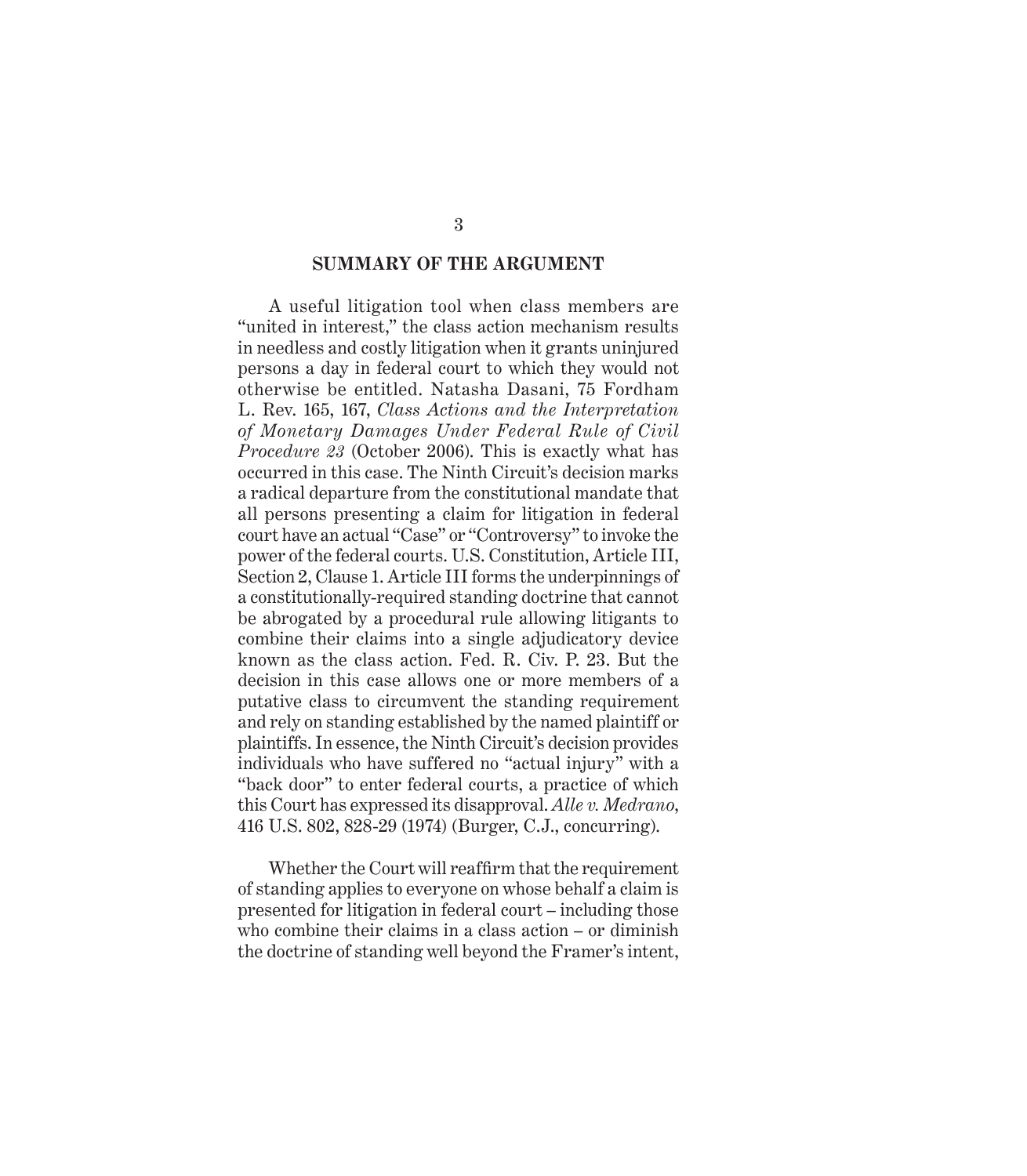now is the time for this Court to rule on this significant issue. Already, the federal circuits to address this issue have reached inconsistent results. In *Avritt v. Reliastar Life Ins. Co*., 615 F.3d 1023, 1034 (8th Cir. 2010), the Eighth Circuit held, and DRI submits correctly so, that a "named plaintiff cannot represent a class of persons who lack the ability to bring a suit themselves." The *Avritt* Court reached this conclusion by looking to the Second and Sixth Circuits, both of whom have recognized the importance of strict adherence to the standing requirement even in the class action setting. *Sutton v. St. Jude Med. S.C., Inc*., 419 F.3d 568, 570 (6th Cir. 2005); *Denney v. Deutsche Bank AG*, 443 F.3d 253, 263-64 (2nd Cir. 2006). But the Ninth Circuit reached the opposite conclusion. (Pet'r App. 15). The conflicting decisions leave both bench and bar with no clear directive on how to interpret the standing requirement when faced with a proposed class action under Rule 23. This Court should therefore grant review to resolve the disagreement among the circuits and provide guidance on whether a suit brought as a class action under Rule 23 relieves unnamed class members from satisfying Article III's standing requirement.

Failure to address and reverse the Ninth Circuit's decision will not only provide an additional forum for individuals with no actual injury to seek and possibly obtain relief, it will also result in the increase of costly litigation against businesses and individuals that was not intended by the Framers of the United States Constitution. DRI believes that preserving the right of plaintiffs to adjudicate large claims through the class action vehicle while simultaneously requiring every class member to allege actual injury will safeguard the constitutionallyderived balance of powers between and among the three branches of government.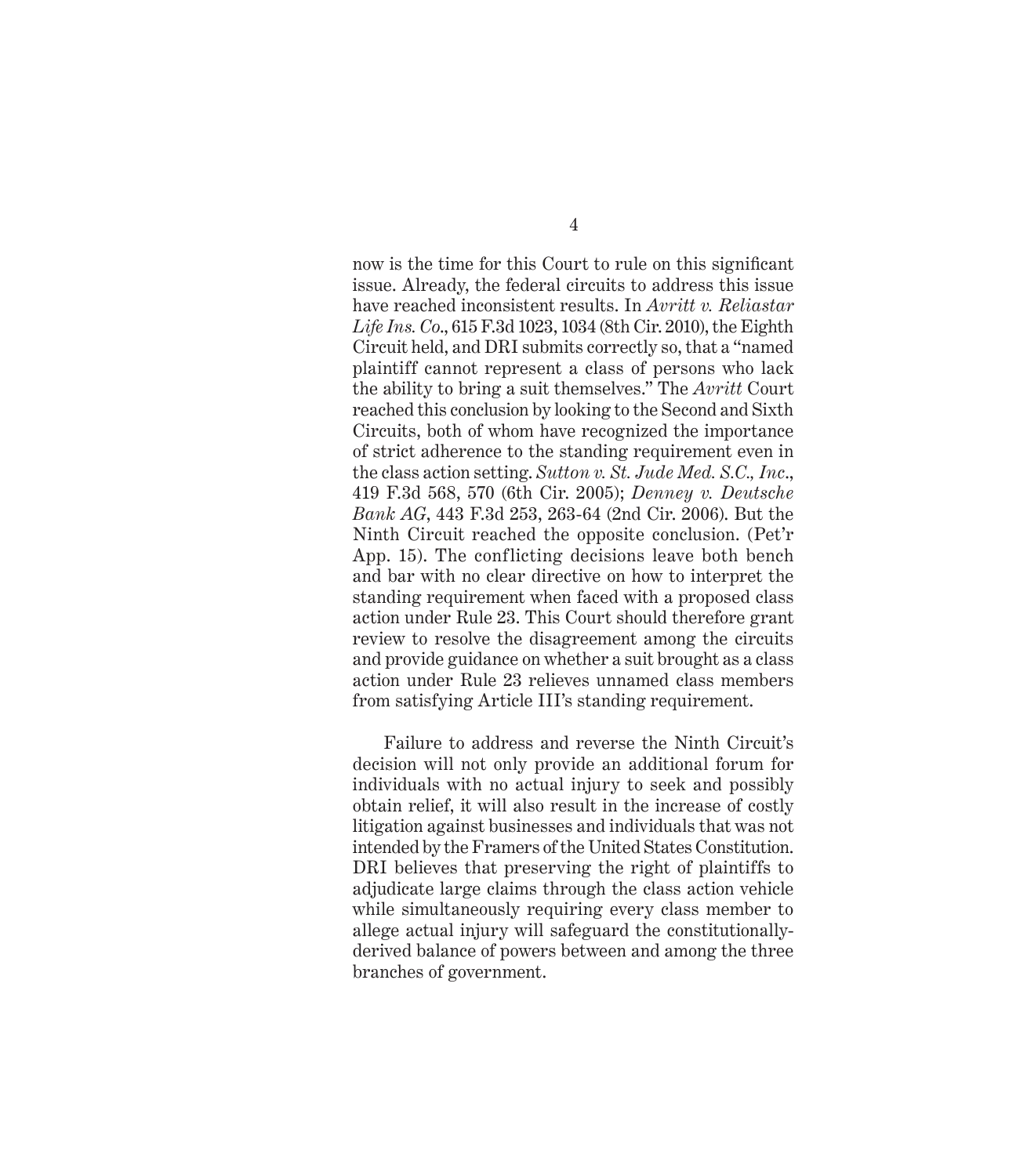#### **ARGUMENT**

**This Case Presents The Court With An Opportunity To Resolve Confl icting Circuit Decisions And Clarify That The Actual Injury Requirement Of Article III, Applied In The Context Of A Class Action Under Fed. R. Civ. P. 23, Requires All Members Of A Proposed Class To Satisfy The Constitutional Standing Requirement.** 

**A. The standing doctrine, which is essential to maintaining the equilibrium between the separate but overlapping branches of government embodied in our federal Constitution, applies equally to Fed. R. Civ. P. 23 class actions as to all other suits brought in federal court.** 

Standing, a threshold requirement to any suit, originated from Article III's limitation of the judicial power of the United States to the resolution of "Cases" and "Controversies." U.S. Constitution, art III, § 2; *Hein v. Freedom From Religions Foundation, Inc*., 551 U.S. 587, 598 (2007); *Lujan v. Defenders of Wildlife,* 504 U.S. 555, 560 (1992); *Friends of the Earth, Inc v. Laidlaw Environmental Services*, 528 U.S. 167 (2000). It has been said that Article III requires a live contest in which to test legal differences. Felix Frankfurter, *A Note on Advisory Opinions*, 37 Harv. L. R. 1002, 1006 (1924). The issue of standing depends upon whether the party has alleged such a personal stake in the outcome of the controversy as to ensure that the dispute sought to be adjudicated will be presented in an adversary context and in a form historically viewed as capable of judicial resolution. Stated otherwise, it is incumbent upon a party to demonstrate more than just a commitment to vigorous advocacy. *Lujan,*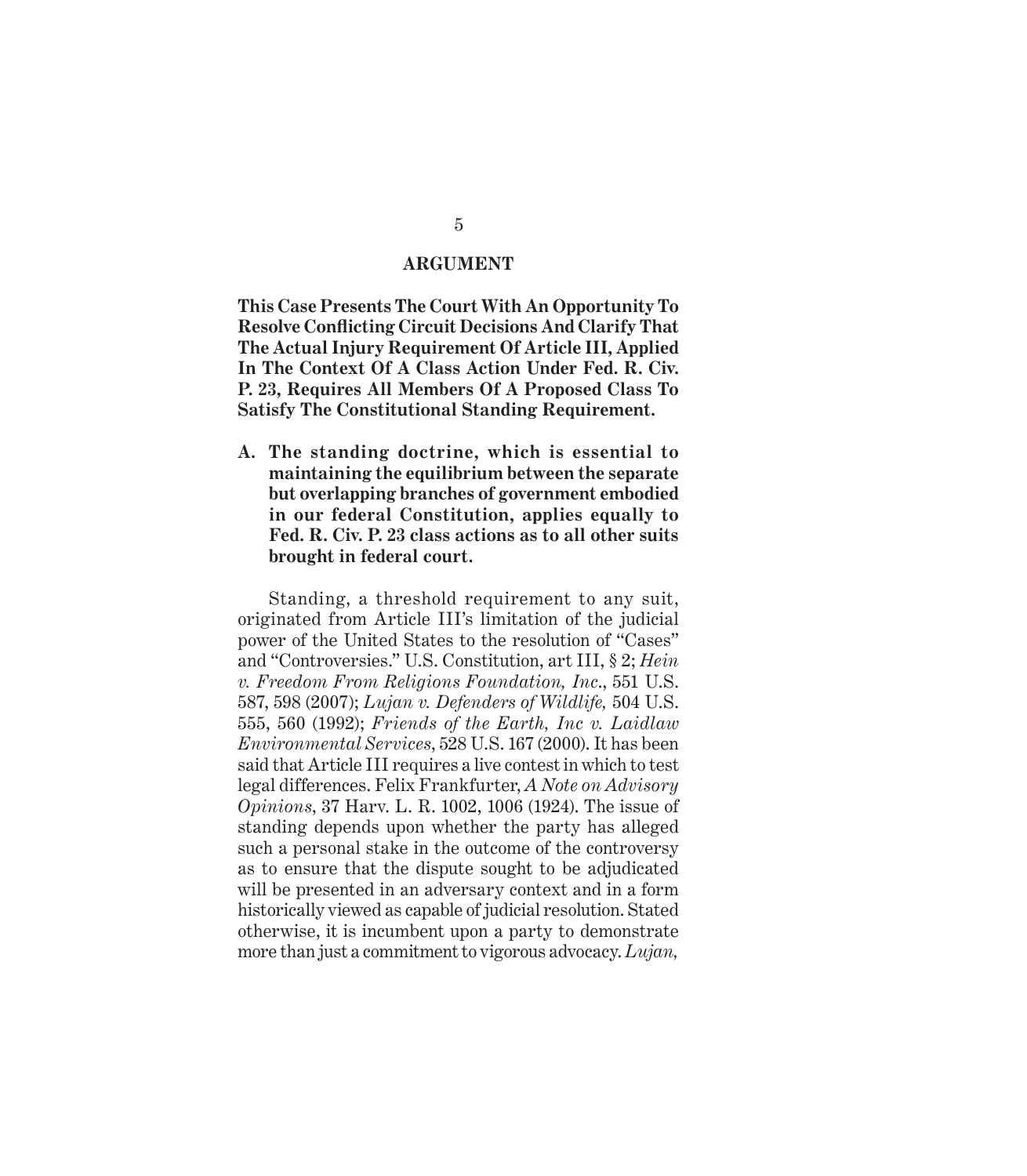#### *supra,* at 559-560. See also *Summers v. Earth Island Institute*, 129 S.Ct. 1142, 1148-49 (2009).

Those who seek to invoke the jurisdiction of the federal courts must therefore satisfy the threshold standing requirement imposed by Article III. *City of Los Angeles v. Lyons*, 461 U.S. 95 (1983). That means that a plaintiff must demonstrate "a personal stake in the outcome" in order to assure the presence of that concrete adverseness which sharpens the presentation of issues necessary for the proper resolution of constitutional questions. *Id*. at 101. Under such an approach, abstract injury is not enough. *Id*. A plaintiff must show that she sustained or is immediately in danger of sustaining some direct injury as a result of the challenged official conduct and the injury or threat of injury must be both real and immediate, not conjectural or hypothetical. *Id*. at 102. The plaintiff must also demonstrate that the injury will likely be redressed by a favorable decision. *Friends of the Earth v. Laidlaw Environmental Services*, *supra*, at 180-81.

The requirement of standing serves as a means of resisting judicial intrusion into the operations of the other branches of government. The standing doctrine is a critical element of the separation-of-powers principle and the separation of powers is a fundamental method of protecting liberty. *DaimlerChrysler Corp. v. Cuno*, 547 U.S. 332, 340-342 (2006). Under the doctrine of the separation of powers, each branch of government has powers that belong to it and cannot be transferred to another branch of government. The doctrine of standing recognizes and honors those bounds.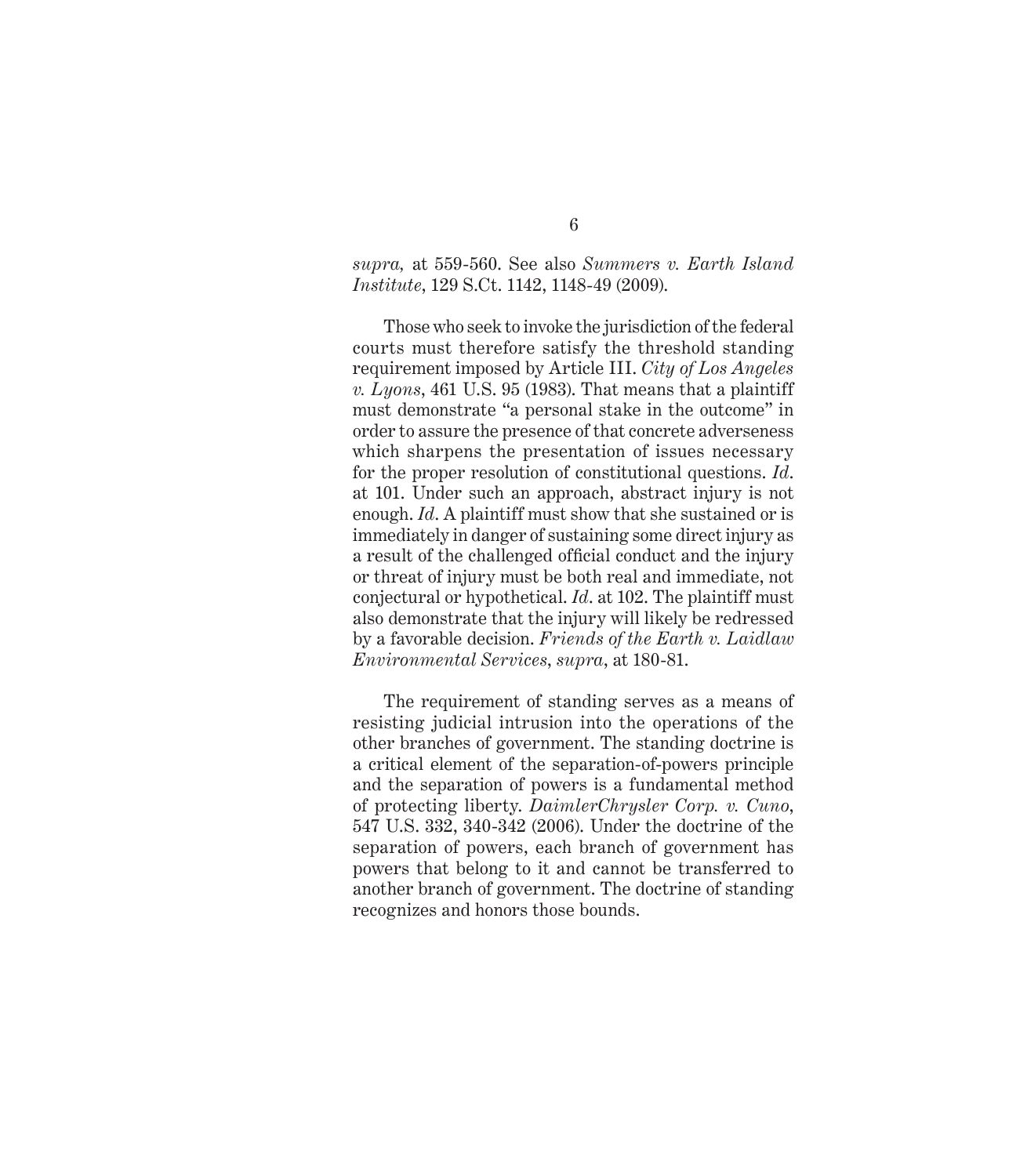"The Article III standing requirements apply equally to class actions." *Sutton v. St. Jude Med. S.C., Inc*., 419 F.3d 568, 570 (6th Cir. 2005), citing *O'Shea v. Littleton*, 414 U.S. 488, 494 (1974). Class actions, governed by Federal Rule of Civil Procedure 23, will be certified only if the party seeking such certification demonstrates that

(1) the class is so numerous that joinder of all members is impracticable;

(2) there are questions of law or fact common to the class;

(3) the claims or defenses of the representative parties are typical of the claims or defenses of the class; and

(4) the representative parties will fairly and adequately protect the interests of the class.

Fed. R Civ. P. 23(a); *Wal-Mart Stores, Inc. v. Dukes*, 131 S. Ct. 2541, 2548 (2011). Additional requirements, of which the proposed class must satisfy at least one of the three, are listed in Rule 23(b). *Wal-Mart Stores*, *supra*. While Rule 23 class certification issues should in rare instances be addressed before standing, a court must nevertheless be "mindful that [Rule 23's] requirements must be interpreted in keeping with Article III constraints...." *Ortiz v. Fibreboard Corp*., 527 U.S. 815, 831 (1999), quoting *Amchem Products*, *Inc. v. Windsor*, 521 U.S. 591, 612-  $613$  (1997). This has led the federal circuits to affirm a district court's decision that the representative's claims were atypical where several members of the proposed class could not show injury. See, e.g., *Oshana v. Coca–*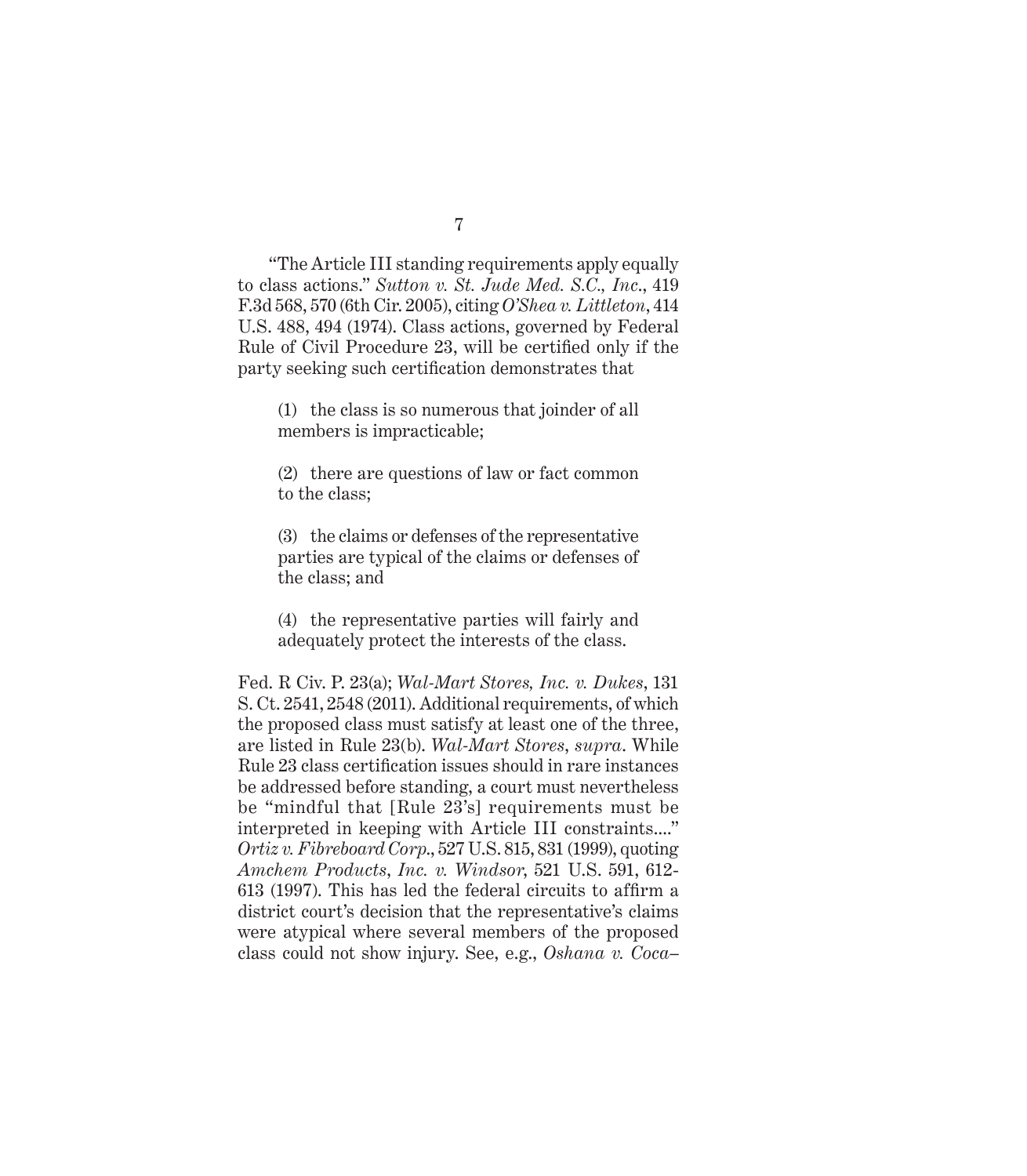*Cola Co*. 472 F.3d 506, 514–515 (7th Cir. 2006). In short, "[s]tanding cannot be acquired through the back door of a class action." *Allee*, 416 U.S. at 829.2

The Second Circuit has explained, that, while it does not require that each member of a class submit evidence of personal standing, "[a]t the same time, no class may be certified that contains members lacking Article III standing. The class must therefore be defined in such a way that anyone within it would have standing." *Denney v. Deutsche Bank AG*, 443 F.3d 253, 263-64 (2d Cir. 2006) (citations omitted). Several district courts have relied on *Denney*. See *Tartt v. Wilson County*, Tenn., 3:09-01179, 2012 WL 208943 (M.D. Tenn. Jan. 24, 2012), *Dykes v. Dudek*, 4:11CV116/RS-WCS, 2011 WL 4904407 (N.D. Fla. Oct. 14, 2011), *In re Light Cigarettes Mktg. Sales Practices Litig*., 271 F.R.D. 402, 419 (D. Me. 2010), *Allen v. Holiday Universal*, 249 F.R.D. 166, 171 (E.D. Pa. 2008). And the Ninth Circuit itself inexplicably cited *Denny, supra*, with approval in *Mazza v. Am. Honda Motor Co., Inc*., 666 F.3d 581, 594-95 (9th Cir. 2012), when it stated that "[n]o class may be certified that contains members lacking Article III standing."

When a court encroaches on Article III's standing requirement by certifying a class where one or more class members do not have actual injury, on the theory that the named plaintiff's standing suffices as standing

<sup>2.</sup> In addition to Article III requirements, this Court recently reiterated that the commonality requirement of Rule 23(a), "requires the plaintiff to demonstrate that the class members 'have suffered the same injury,'" *Wal-Mart Stores,*  131 S. Ct. at 2551, citing *General Telephone Co. of Southwest v. Falcon*, 457 U.S. 147, 157 (1982).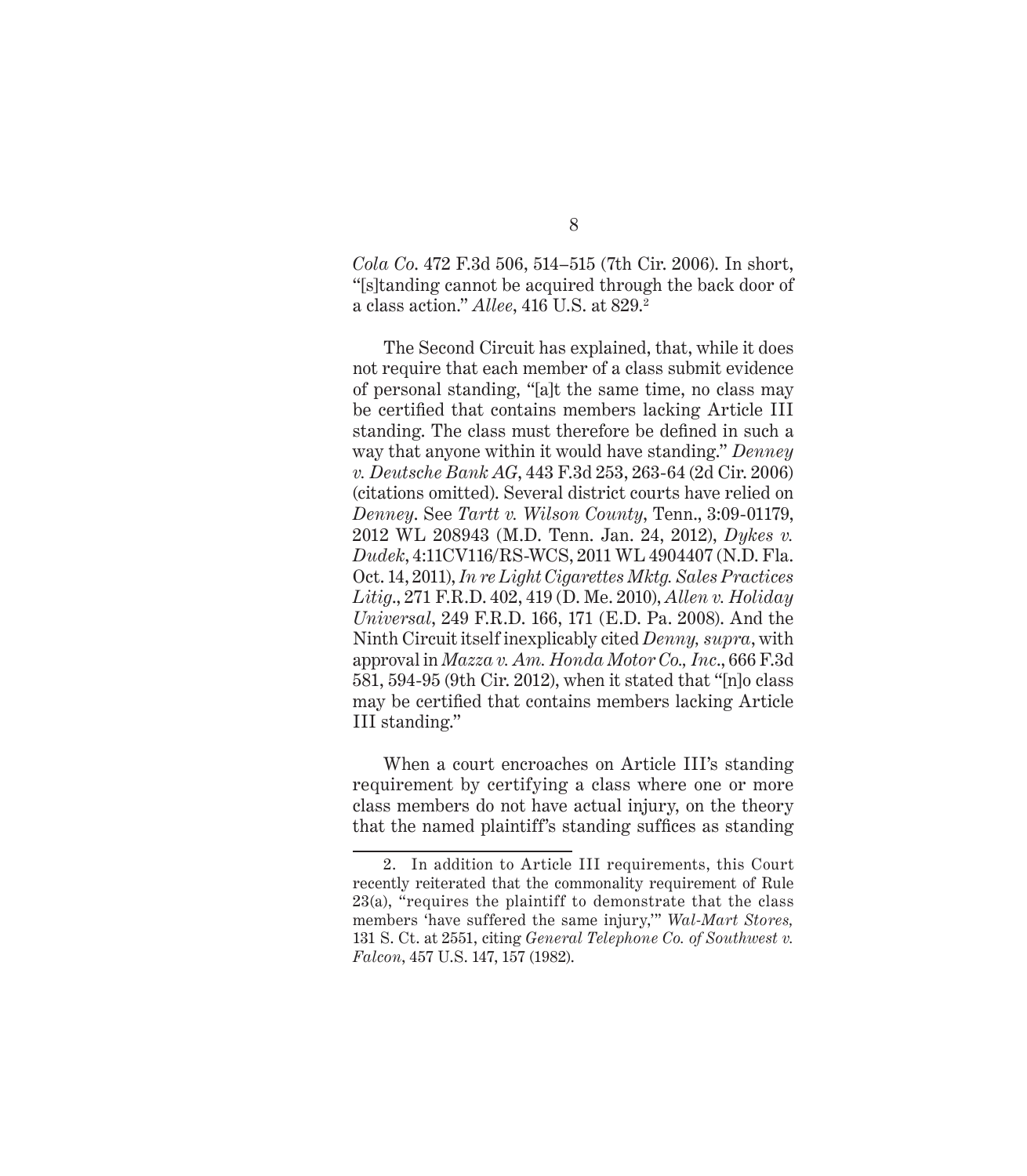for the entire class, it strips Article III of its power. That is exactly what the Ninth Circuit did in this case when it held that standing is demonstrated if at least one named plaintiff meets the requirement. (Pet'r App. 15). This holding not only undermines respect for the law, and particularly, our federal Constitution, it also renders it difficult for DRI's members to adequately represent their clients' interests.

**B. The Court's review is needed to resolve a circuit confl ict created by the Ninth Circuit's decision and engender uniformity on the issue of whether all members of a proposed class, not just the named plaintiff, must individually satisfy the standing requirement.** 

This Court has long sought to achieve uniform pronouncements of federal law. "Both the Constitution's framers and the Supreme Court have stressed that the articulation of nationally uniform interpretations of federal law is an important objective of the federal adjudicatory process." Evan H. Caminker, *Precedent and Prediction: The Forward-Looking Aspects of Inferior Court Decisionmakng*, 73 Tex. L. Rev. 1, 38 (November 1994). Uniformity serves several "laudable goals," including "ensuring the predictability of legal obligations," garnering respect for judicial authority, and ensuring that "similarly situated litigants are treated equally." *Id*. at 38- 39. Given the desire for uniformity among the circuits, a decision that "conflicts with the authoritative decisions of other United States Court of Appeals that have addressed the issue" is deemed, for purposes of rehearing en banc, a decision of "exceptional importance" requiring review. See Fed. R. Civ. P. 35(b)(1). And many appellate circuits,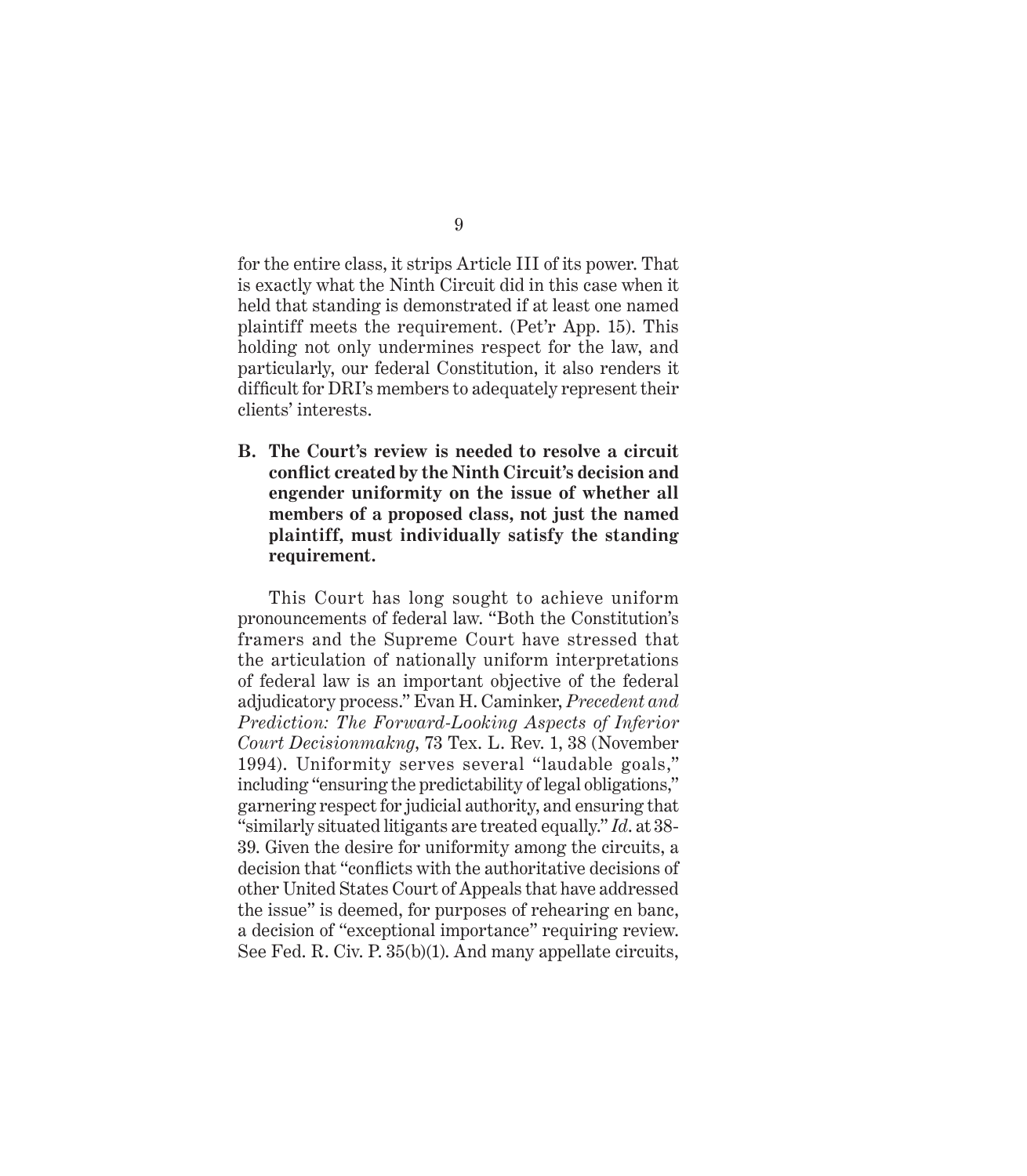including the Ninth Circuit, have expressly recognized the importance of ruling consistent with sister circuits on issues of federal law, viewing deviations from past decisions a last resort to be avoided. See, e.g., *Kelton Arms Condo. Owners Ass'n v. Homestead Ins. Co*., 346 F.3d 1190, 1192 (9th Cir. 2003); *Aldens, Inc. v. Miller*, 610 F.2d 538, 541 (8th Cir. 1979); *Alternative Sys. Concepts, Inc. v. Synopsys Inc*., 374 F.3d 23, 31 (1st Cir. 2004); *Wagner v. Pennwest Farm Credit, ACA*, 109 F.3d 909, 912 (3rd Cir. 1997).

The question raised in this case – whether all members of a proposed class action must have standing to sue – is an issue of "exceptional importance" this Court should address. The inconsistency created by the Ninth Circuit's decision leaves DRI's members unable to predict accurately for their clients the outcome of class certification requests. Prior to this decision, the Eighth Circuit held that the constitutional requirement of standing applies to all members of a putative class. *Avritt v. Reliastar Life Ins. Co*., 615 F.3d 1023 (8th Cir. 2010). The class seeking to be certified in *Avritt* alleged violations of the California Unfair Competition Law ("UCL"), Cal. Bus. & Prof.Code § 17200, arising out of the purchase of fixed deterred retirement annuities. *Id*. at 1026. The issue of whether all the class members must establish standing was raised in response to a California Supreme Court decision, *In re Tobacco II Cases (Tobacco II*), 46 Cal.4th 298, 306 (2009), which held that under the UCL, "standing requirements are applicable only to the class representatives, and not all absent class members."3 The *Avritt* Court rejected

<sup>3.</sup> The Court in *Tobacco II* also insisted that "federal case law is clear that the question of standing in class actions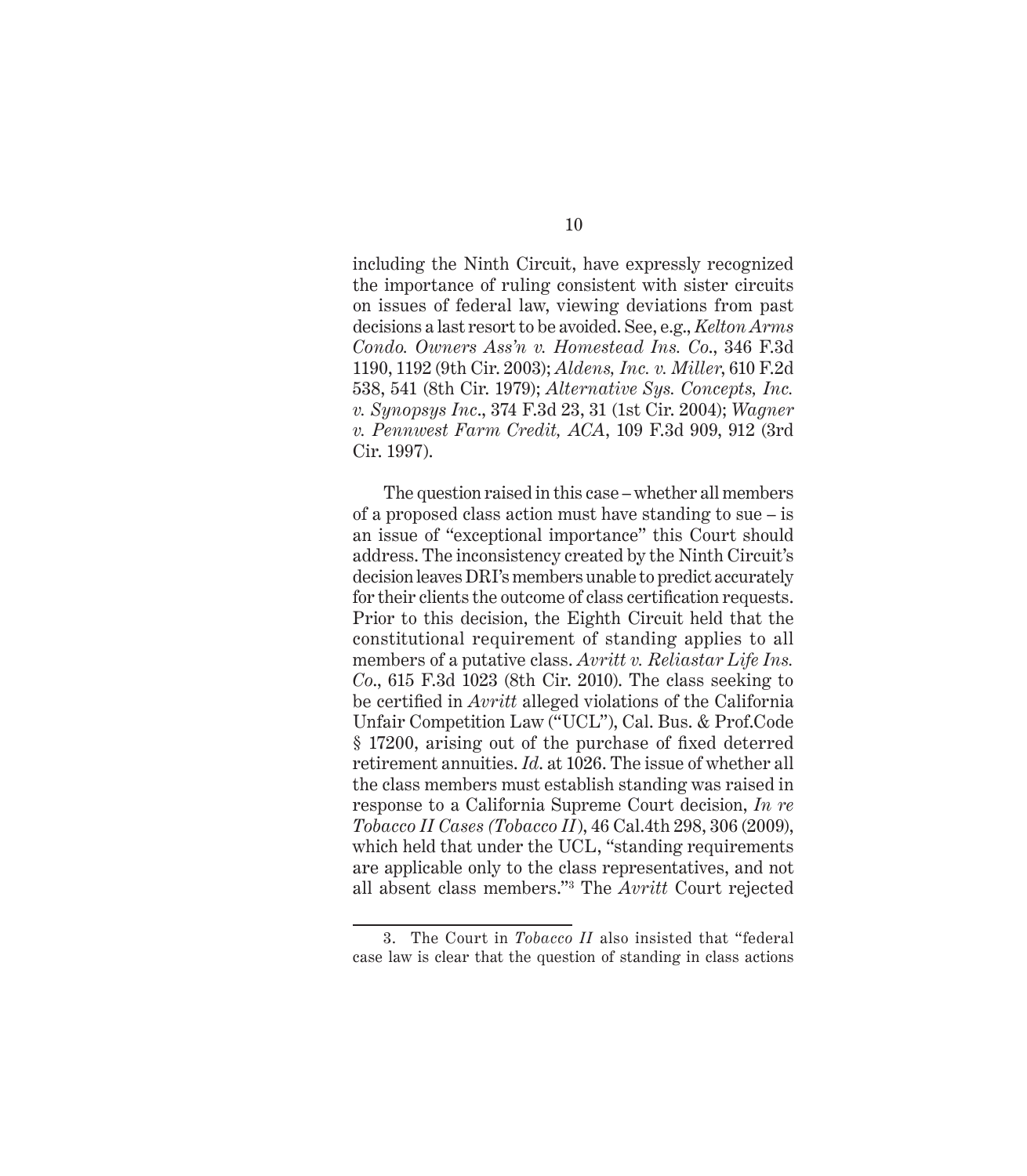that holding, explaining that "to the extent that *Tobacco II* holds that a single injured plaintiff may bring a class action on behalf of a group of individuals who may not have had a cause of action themselves, it is inconsistent with the doctrine of standing as applied by federal courts." 615 F.3d at 1034. Indeed, the "irreducible constitutional minimum of standing requires a showing of injury in fact to the plaintiff that is fairly traceable to the challenged action of the defendant, and likely to be redressed by a favorable decision." *Id*., citing *Braden v. Wal–Mart Stores, Inc*., 588 F.3d 585, 591 (8th Cir. 2009). Therefore, the *Avritt* Court held, and DRI submits correctly so, that "a named plaintiff cannot represent a class of persons who lack the ability to bring a suit themselves." *Id*., citing *Sutton*, 419 F.3d at 570 and *Denney*, 443 F.3d at 263–64.

Just over one year later, the Ninth Circuit, faced with the exact same issue, reached the complete opposite conclusion, thus creating a circuit conflict that would quickly infiltrate into the federal district courts. As in *Avritt*, the proposed class in *Stearns v. Ticketmaster* claimed violations of the UCL, among other state and federal statutes. (Pet'r App. 4). But the Ninth Circuit took a completely different reading of *Tobacco II,* Article III, and Rule 23, than the *Avritt* Court, holding that "while Rule 23 does not give the district court broad discretion over certification of class actions, here the [district] court erred when it based its exercise of that discretion on what

involves the standing of the class representative and not the class members." 46 Cal.4th at 318-319, citing *Clay v. American Tobacco Company,* 188 F.R.D. 483, 490 (S.D.Ill.1999), *In re General Motors Corporation Dex–Cool Products Liability Litigation*, 241 F.R.D. 305, 310 (S.D. Ill. 2007); *Vuyanich v. Republic National Bank of Dallas*, 82 F.R.D. 420, 428 (N.D. Tex. 1979).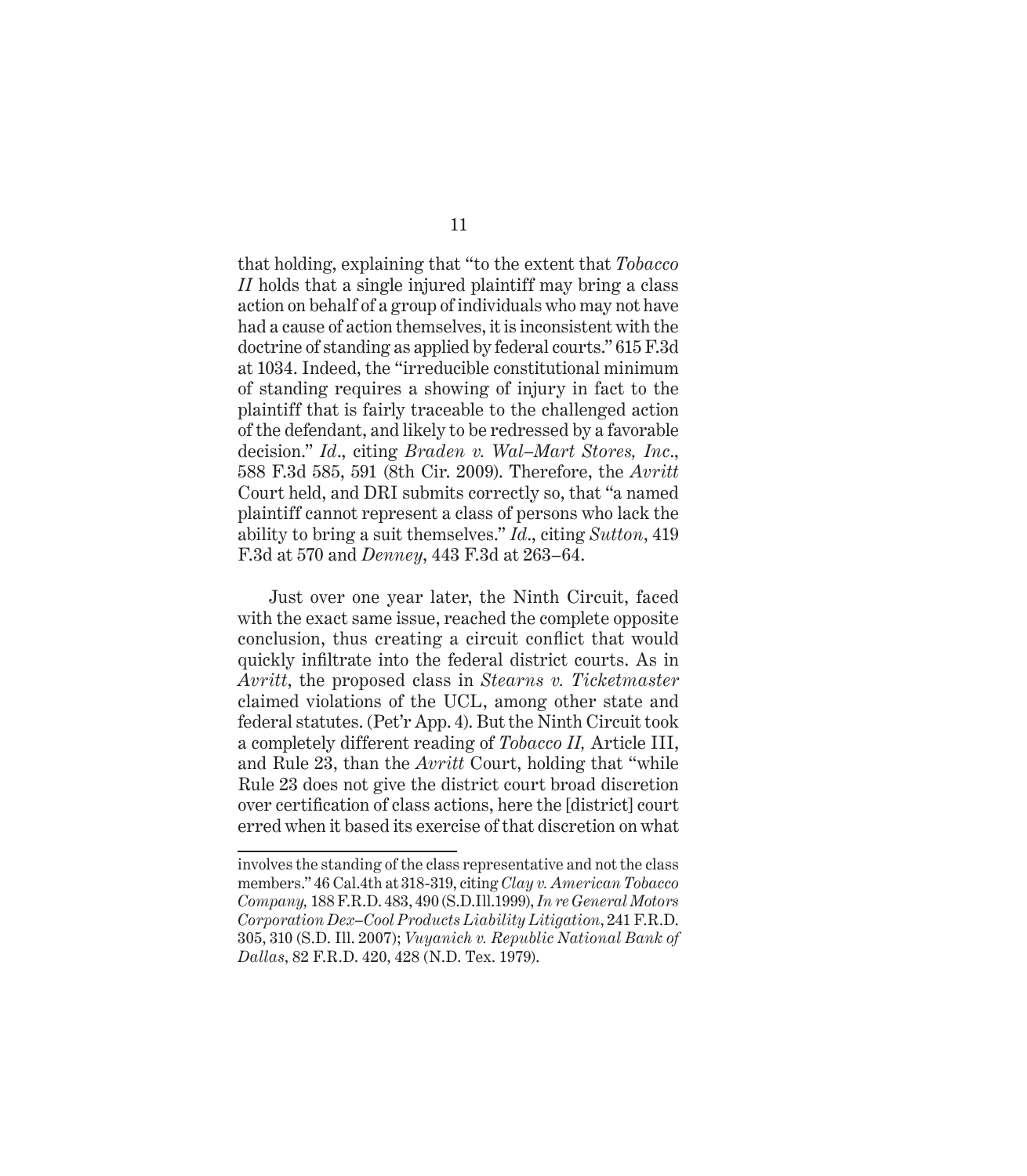turned out to be an inaccurate reading of the California UCL." (Pet'r App. 15-16). The Ninth Circuit did not cite authority from this Court or elsewhere for the proposition that state law should factor into the analysis of standing under Article III. Rather, it merely noted that its own case law "keys on the representative party, not all of the class members, and has done so for many years." (Pet'r App. 15).

Dissention among the central district of California is merely one example of the way in which *Stearns* and *Avritt* will divide the federal courts' approach to standing in the class action context. *Compare O'Shea v. Epson America, Inc*., No. CV 09-8063 PSG CWX, 2011 WL 4352458 (C.D. Cal. Sept. 19, 2011), *with Bruno v. Quten Research Institute, LLC*, No. SACV 11-00173 DOC EX, 2011 WL 5592880 (C.D. Cal. Nov. 14, 2011). And as many states follow the approach of federal courts when making class certification decisions, the federal circuit conflict will permeate into state courts as well. Victor E. Schwartz, et. al., *Federal Courts Should Decide Interstate Class Actions: A Call for Federal Class Action Diversity Jurisdiction Reform*, 37 Harv. J. on Leg. 483, 500 (Summer 2000), citing H.R. Rep. No 106.

The unpredictability created by the circuit split makes it difficult for DRI's members to advise their clients on whether to litigate a class action or settle. In addition, the lack of predictability makes it difficult for defense counsel, their clients, or any insurers covering the claim to properly place a value on the case for settlement purposes or to set reserves. This Court has the opportunity to restore uniformity to the nation's courts and clarify the outer limits, if any, of the constitutional standing requirement for unnamed class members before divergence among the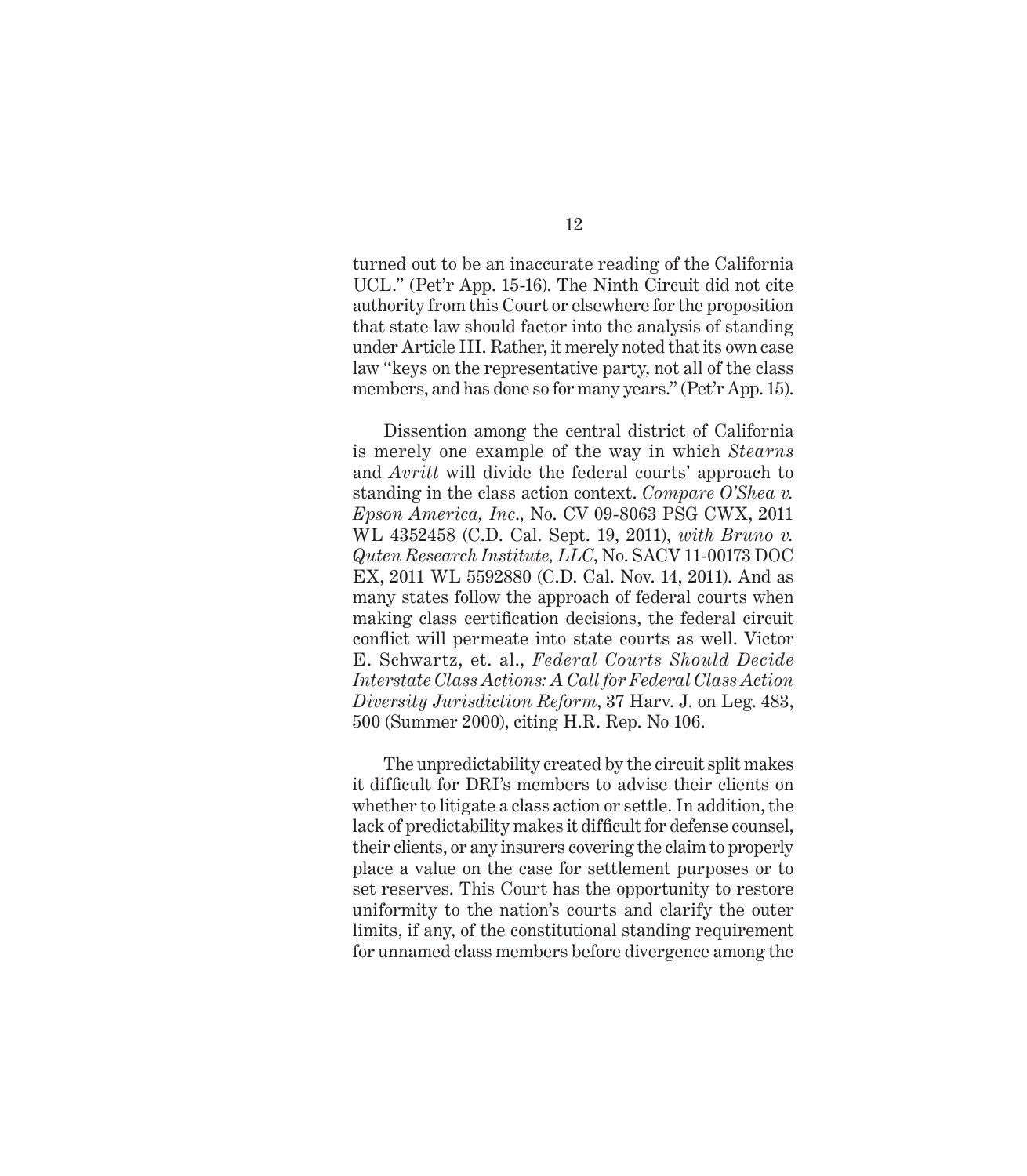federal courts predominates. Failure to do so will have a devastating impact on the businesses and individuals DRI's members are regularly called upon to defend.

#### **C. Left to stand, the relaxed standing requirement for class members will encourage needless litigation, dramatically increase costs against businesses and individuals, and encourage forum shopping.**

This Court has required careful consideration of the propriety of certifying class actions, most recently in its decision reversing the Ninth Circuit's decision to certify the largest employment class action in history. *Wal-Mart Stores,* 131 S.Ct. at 2556-57. Although this Court has recognized that class actions can be a useful tool to protect certain public rights, DRI believes that when used as a "back door" for plaintiffs who lack standing to bring suits on their own behalf, they pose a great potential for abuse by non-injured plaintiffs seeking undeserved remuneration. Stated simply, allowing uninjured class members to rely on standing established by the named class plaintiff(s) runs afoul of the fundamental requirement that class members and the class representative suffer the same injury. *Id*. at 2550. It is a matter of simple logic that where one suffers injury and the other does not, there is no "same injury."

Relaxation of the standing requirement for unnamed class members will broaden the composition of a class to unfounded proportions. This, in turn, will increase the expense of defending a class action, possibly to the point of no return. Even before the Ninth Circuit's decision in this case, the attendant costs of a major lawsuit could sound the death knell for new companies and those suffering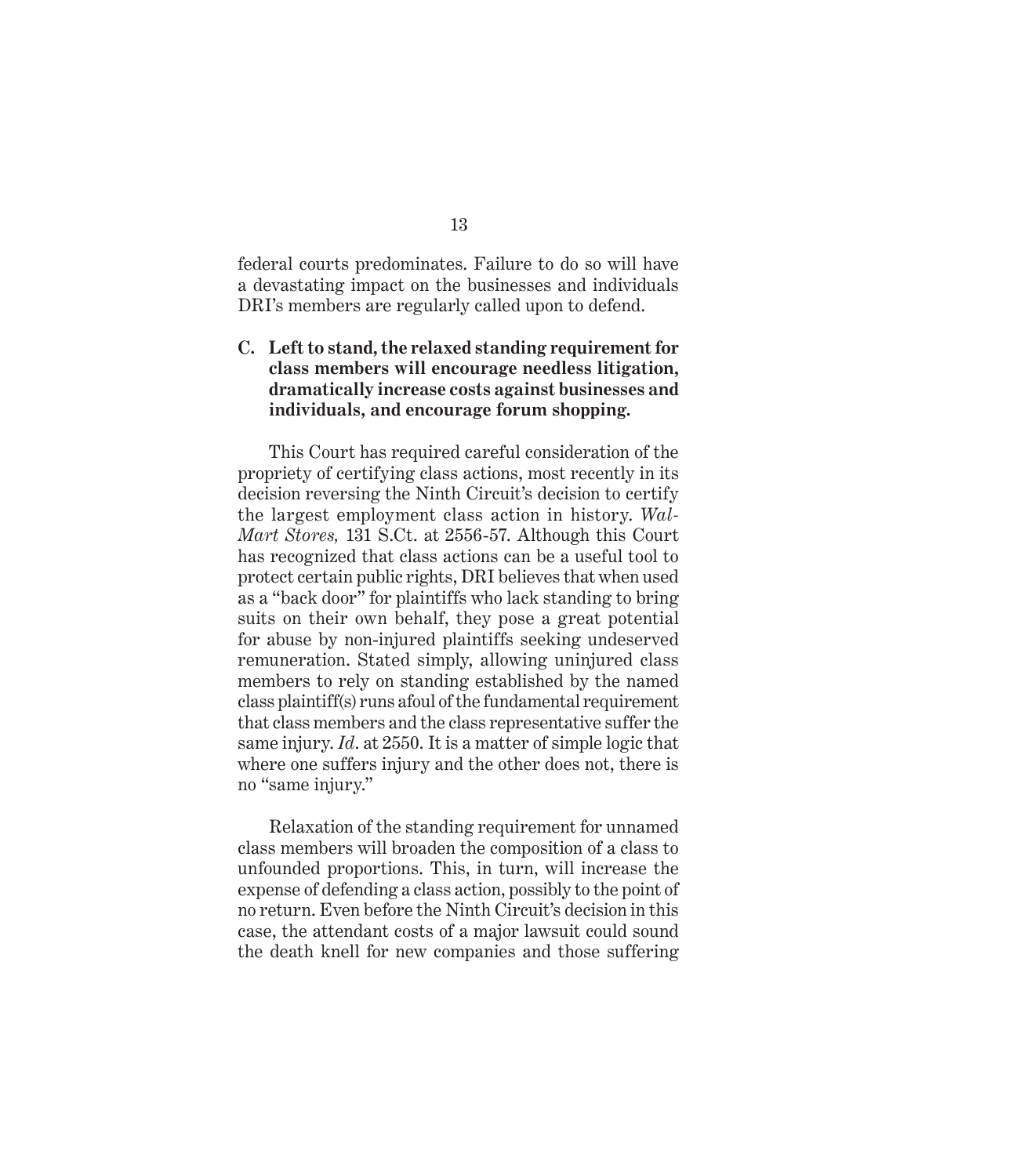under today's current economic climate. Bradley J. Bondi, *Facilitating Economic Recovery and Sustainable Growth Through Reform of the Securities Class-Action System: Exploring Arbitration as an Alternative to Litigation*, 33 Harv. J.L. & Pub. Pol'y 607, 612 (Spring 2010). But with the new lax standing requirement announced by the Ninth Circuit, defendants may be forced to make payouts to hundreds or even thousands of additional – and undeserving – class members.

As Seventh Circuit Judge Richard Posner aptly observed, class actions of this magnitude place defendants in the untenable position of betting the company on the outcome of a trial. Defendants, unwilling to roll the dice, are placed under intense pressure to settle, even if an adverse judgment seems "improbable." See *Thorogood v. Sears, Roebuck and Co*., 547 F.3d 742, 745 (7th Cir. 2008); *Matter of Rhone-Poulenc Rorer, Inc*., 51 F.3d 1293, 1298 (7th Cir. 1995). See also Barry F. McNiel, *et. al*., *Mass Torts and Class Actions: Facing Increased Scrutiny*, 167 F.R.D. 483 , 489-90 (updated 8/5/96). The Ninth Circuit's holding in this case, if left uncorrected by this Court, will only exacerbate these problems and proliferate more of these "blackmail settlements." *Rhone*, *supra* at 1298, citing Henry J. Friendly, *Federal Jurisdiction: A General View* 120 (1973).

The false leverage created by large classes of individuals with no standing further diminishes the likelihood of arriving at a fair settlement. The Ninth Circuit's decision gives an inordinate amount of power in upfront settlement discussions to plaintiffs pursuing claims on behalf of absent class members who, ultimately, should not be entitled to any recovery. "Such leverage can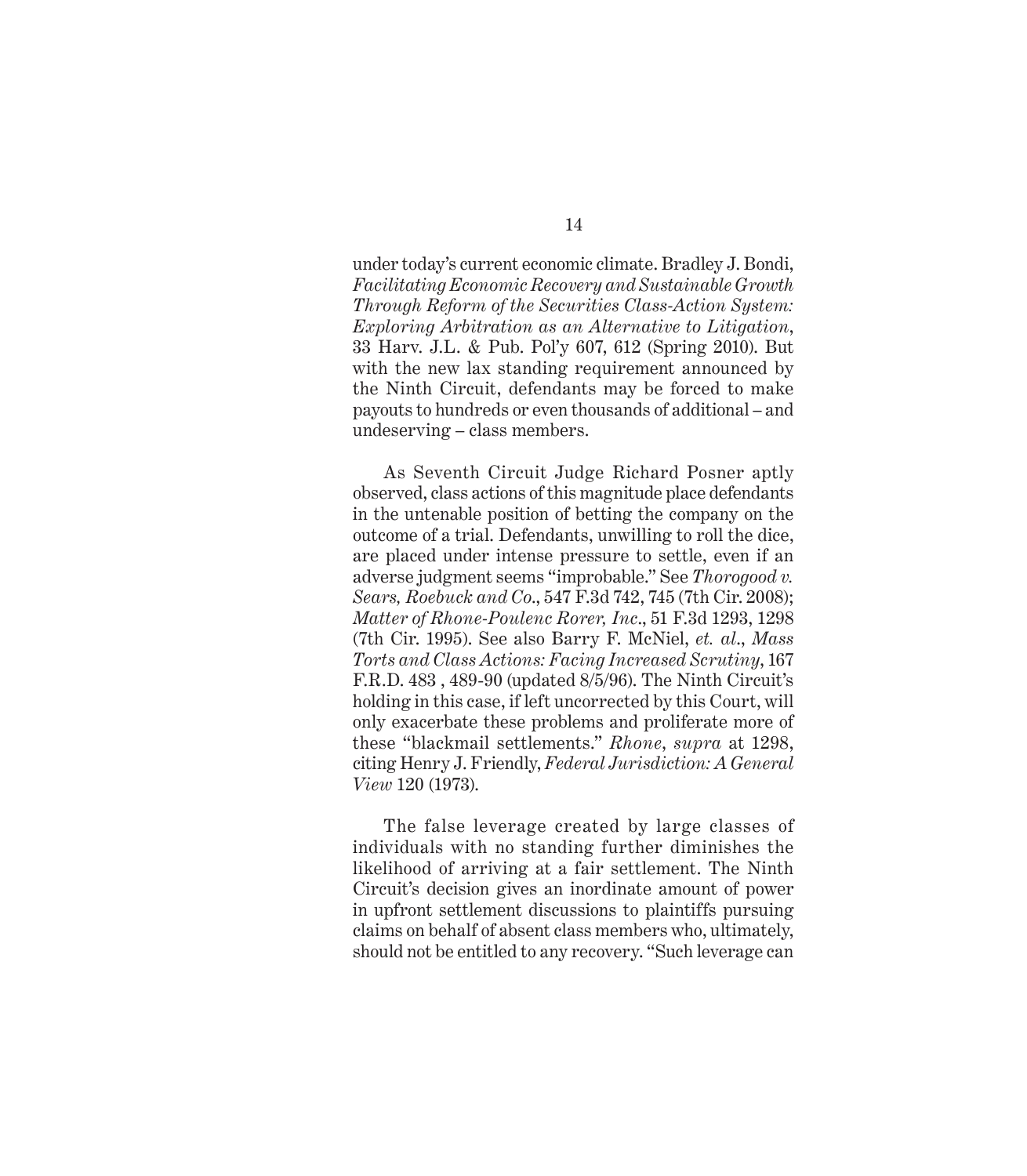essentially force corporate defendants to pay ransom…" S. Rep. No. 109-15, 17 20-21 (2005), reprinted in 2005 U.S.C.C.A.N. 3, 21; Michael B. Barnett, *The Plaintiffs' Bar Cannot Enforce the Laws: Individual Reliance Issues Prevent Consumer Protection Classes in the Eighth Circuit*, 75 Mo. L. Rev. 207, 208 (Winter 2010).

Equally troubling, DRI's members will have no way to predict whether their clients will fall victim to these ills. Certainly, the Ninth Circuit's relaxation of class certification requirements will encourage potential class members to forum-shop, a practice looked upon with disfavor by the Court. See *Piper Aircraft Co v. Reyno*, 454 U.S. 235, 254 (1981); *Deposit Guaranty Nat. Bank, Jackson, Miss. V. Roper*, 445 U.S. 326 (1980). But beyond that, because of confusion in the Eighth and Ninth Circuits as well in the district courts, *O'Shea*, *supra*, *Bruno*, *supra*, DRI's members and clients have no way of knowing what standard a particular court will apply. DRI therefore has a strong interest in assuring that this Court adopts a clear standing rule that is capable of consistent application across the country.

The doctrine of standing provides the key component to the balance of governmental powers by assuring that the judiciary's jurisdiction is limited to "cases" or "controversies" as originally contemplated by the Framers of our Constitution. The Ninth Circuit's decision disrupts this careful balance by permitting unnamed class members to recover without actual injury. It is imperative that this Court review the Ninth Circuit's decision and adopt a rule that preserves the careful balance. And this Court can do so by upholding the viability of the Rule 23 class action in appropriate situations, but declining to allow litigants to